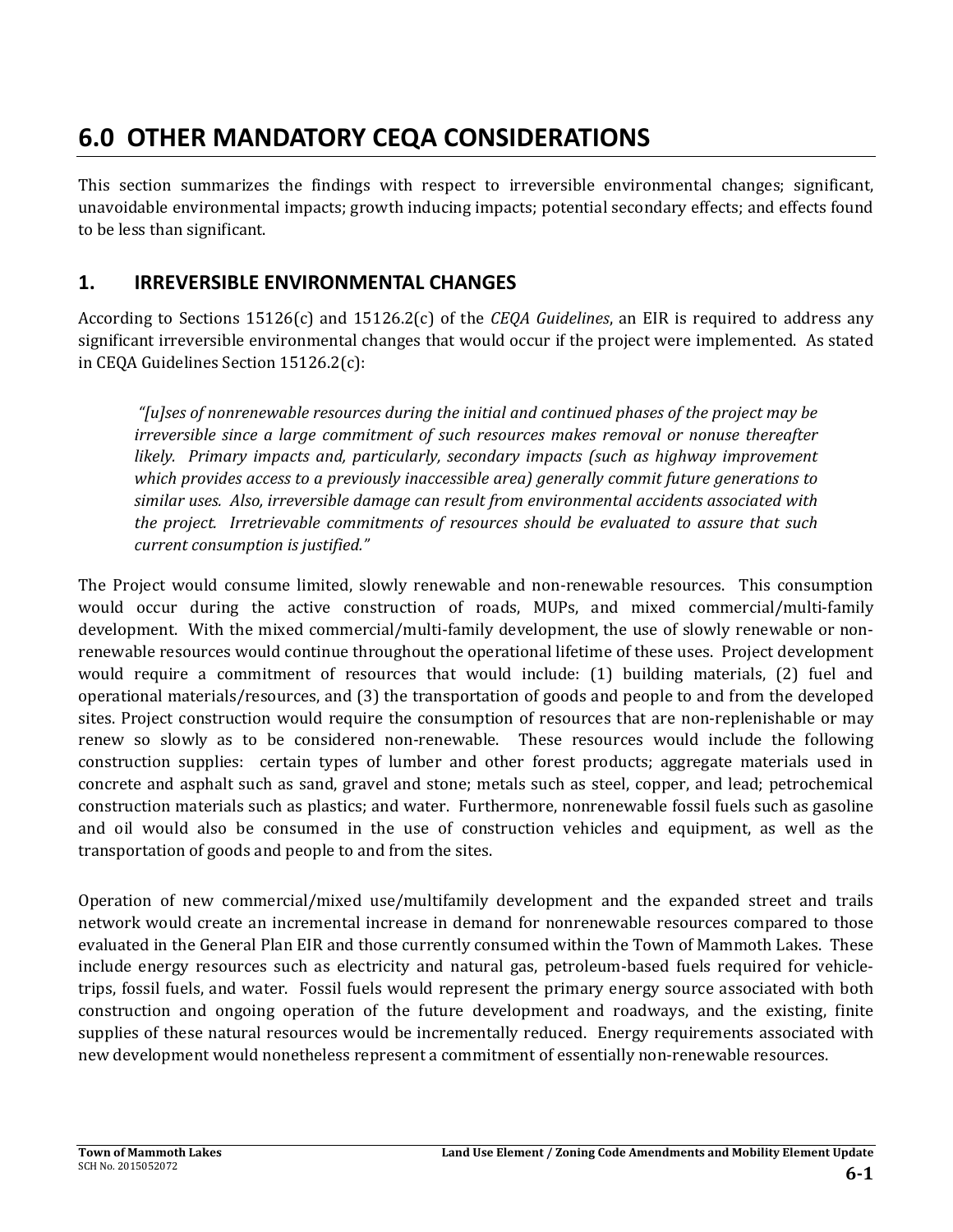At the same time, the proposed Land Use Element/Zoning Code Amendments would contribute to a land use pattern that would reduce reliance on private automobiles and the consumption of non-renewable resources when considered in a larger context. Most notably, the Project would allow higher density housing and hotel uses within the Town's Main Street and Old Mammoth Road commercial corridors, than under the 2007 General Plan. The Land Use Element/Zoning Code Amendments would also allow for incrementally more commercial floor area in the commercial district than under the existing General Plan. The location of higher density housing and hotels in proximity to a greater range of restaurants, retail, services, and entertainment activities, would promote more pedestrian activity and interaction compared to the land use patterns set forth in the 2007 General Plan. Also, the Land Use Element/Zoning Code Amendments would allow for greater density in proximity to the Town's year-round transit network and existing and proposed pedestrian network, as described in the Mobility Element Update. These factors would contribute to a land use pattern that is considered to reduce the consumption of non-renewable resources.

Continued use of such non-renewable resources would be on a relatively small scale and consistent with regional and local growth forecasts in the area, as well as State and local goals for reductions in the consumption of such resources. The areas affected by the Land Use Element/Zoning Code Amendments or new streets under the Mobility Element Update contain no energy resources that would be precluded from future use through Project implementation. As such, although irreversible environmental changes would result from the Project, such changes would not be considered significant.

# **2. SIGNIFICANT UNAVOIDABLE IMPACTS**

Section 15126.2(b) of the CEQA Guidelines requires that an EIR describe significant environmental impacts that cannot be avoided, including those effects that can be mitigated but not reduced to a less than significant level. Following is a summary of the impacts associated with the project that were concluded to be significant and unavoidable. These impacts are also described in detail in Chapter 4, Environmental Impact Analysis, of this EIR.

**Air Quality:** Implementation of GPMM 4.2-1 and GPMM 4.2-2, TSMM 4.B-2.A through 4.B-2.H, and compliance with the prescribed Mitigation Measure AIR-1 through AIR-3 would reduce Project and cumulative construction and operational  $PM_{10}$  and  $PM_{2.5}$  emissions related to the combined Land Use Element/Zoning Code Amendments and Mobility Element Update (or the Land Use Element/Zoning Code Amendments alone). However, even with implementation of the recommended mitigation measures, Project and cumulative construction and operation of the combined Land Use Element/Zoning Code Amendments and Mobility Element Update (or the Land Use Element/Zoning Code Amendments alone) could potentially contribute substantially to an existing or projected air quality violation or result in a cumulatively considerable net increase of a criteria pollutant for which the project region is non-attainment (i.e.,  $PM_{10}$ ) under the State standards and impacts would be significant and unavoidable.

**Parks and Recreation:** The Land Use Element/Zoning Code Amendments could result in an increase in intensity in the commercially designated areas beyond that anticipated in the 2007 General Plan. Even in light of recent improvements to Whitmore Park, new planned park and recreational facilities, access to other parks and recreational amenities, funding associated with the DIF program, and Measure R and U, implementation of the Project would increase the demand for parks and recreational services beyond that projected under the existing General Plan buildout as a result of the increase in projected population that could occur in the commercial areas. However, any future projects would be required to pay the required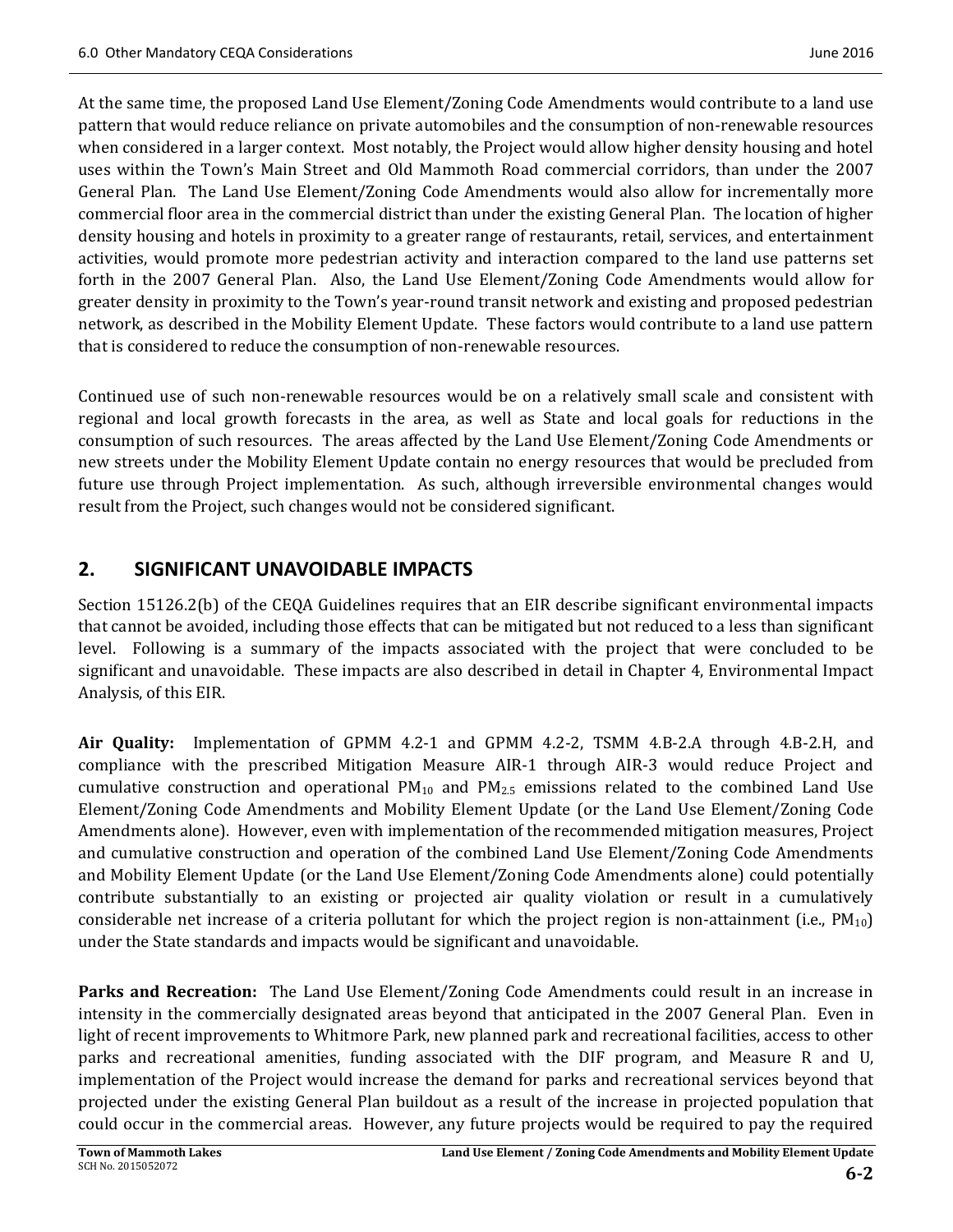parkland and recreation DIF, and taxes associated with Measure R and U. There are no additional feasible mitigation measures that could address the issue. As the Town is currently below the LOS goal of 5 acres of parks per 1,000 residents for developed parkland, and as the Project would further increase demand for parks and recreational facilities and would exacerbate impacts to parks and recreational facilities, impacts to parks and recreation facilities are considered significant and unavoidable.

**Transportation and Traffic:** Based on the Traffic Study, with the implementation of the Land Use Element/Zoning Code Amendments and the Mobility Element, the Project would result in significant impacts on level of service at various intersections. Implementation of the recommended mitigation measures would reduce potentially significant LOS impacts at all affected intersections under all Project scenarios. However, because Main Street is a state route and is under Caltrans' jurisdiction, coordination with Caltrans and approval of signal warrant analyses per the CA MUTCD is required for improvements on Main Street. If mitigation measures related to signals and other improvements on Main Street are not approved by Caltrans, such improvements would not be implemented. Because approval of the mitigation measures are under the jurisdiction of another agency, the approval of which are uncertain, the potentially significant impacts at Main Street intersections under Scenarios 3 through 6 would be considered significant and unavoidable.

# **3. ENERGY**

Section 21100(b) of the State *CEQA Guidelines* requires that an EIR include a detailed statement setting forth mitigation measures proposed to minimize a project's significant effects on the environment, including, but not limited to, measures to reduce the wasteful, inefficient, and unnecessary consumption of energy. Appendix F of the State *CEQA Guidelines* states that, in order to ensure that energy implications are considered in project decisions, the potential energy implications of a project shall be considered in an EIR, to the extent relevant and applicable to the project. Appendix  $F$  further states that a project's energy consumption and proposed conservation measures may be addressed, as relevant and applicable, in the Project Description, Environmental Setting and Impact Analysis portions of technical sections, as well as through mitigation measures and alternatives. 

In accordance with Appendix F of the State *CEQA Guidelines*, this Draft EIR includes relevant information and analyses that address the energy implications of the Project. This section represents a summary of the Project's anticipated energy needs, impacts, and conservation measures. Information found herein, as well as other aspects of the Project's energy implications, are discussed in greater detail elsewhere in this Draft EIR, including in Sections 4.6, *Greenhouse Gas Emissions*, 4.11, *Transportation and Traffic*, and Appendix A, *Initial Study*, of this Draft EIR.

# **1. Construction‐Related Energy Consumption**

### **Estimated Energy Consumption**

Specific project-level developments are not proposed as part of this Project. As a result, specific project-level information, such as construction schedules and import and export soil quantities, are not known and it is not possible to specifically quantify the energy usage associated with project-level construction. Regardless, construction activities would occur under the Project as a result of the Land Use Element/Zoning Code Amendments. However, construction activities in the Project Area would also occur without implementation of the Land Use Element/Zoning Code Amendments in accordance with the adopted General Plan.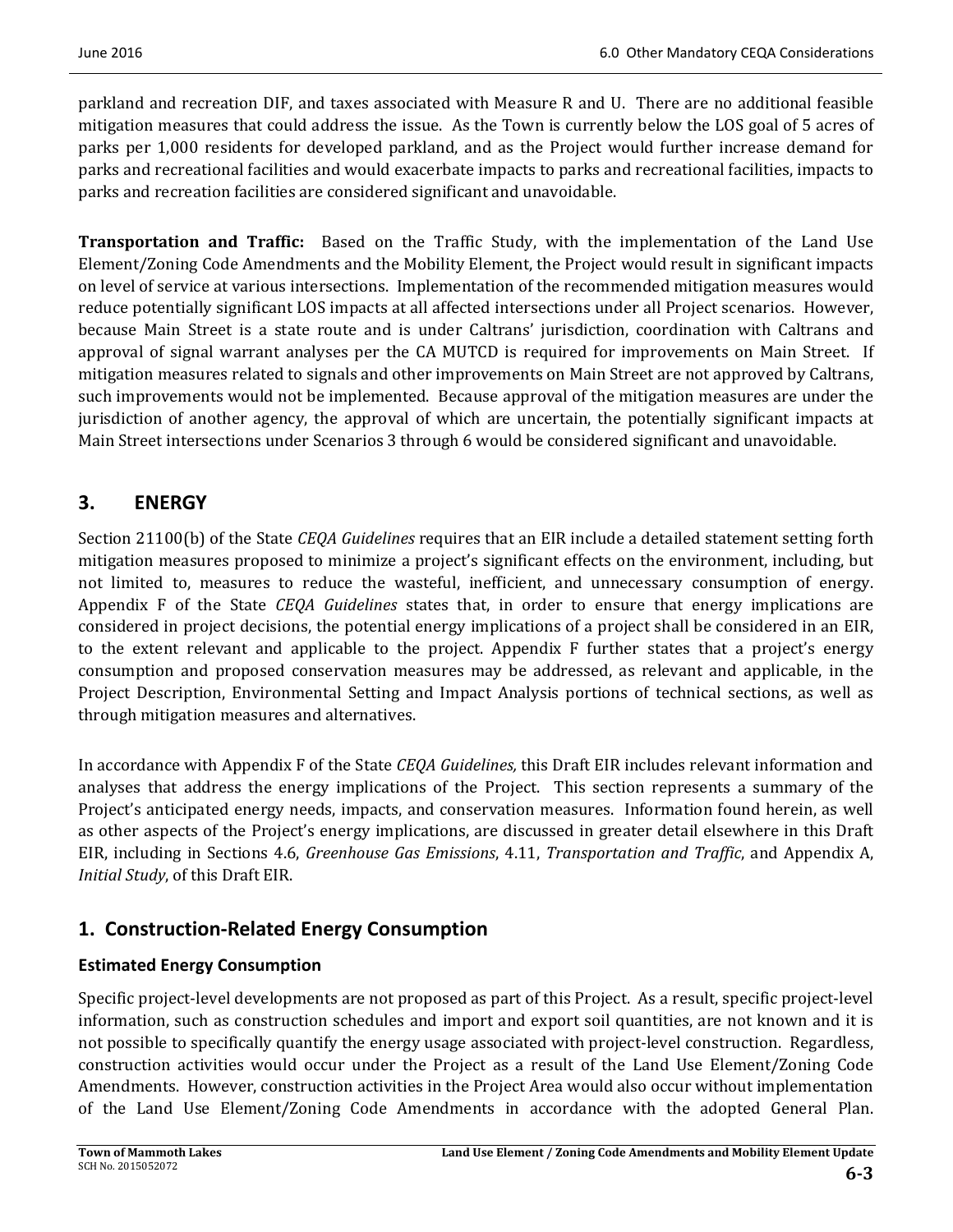Nonetheless, construction under the Project could result in more intensive development within the Project Area and as such, result in incrementally greater construction energy usage relative to construction that would occur in accordance with the current zoning and General Plan. Construction energy consumption would result primarily from transportation fuels (e.g., diesel and gasoline) used for haul trucks, heavy-duty construction equipment, and construction workers traveling to and from the site.

Heavy-duty construction equipment associated with demolition, grading, utilities, paving, and building construction would include equipment such as excavators, graders, tractors/loaders/backhoes, dozers, scrapers, bore/drill rigs, air compressors, cranes, forklifts, generators, pumps, welders, rollers, trenchers and pavers. The majority of the equipment would likely be diesel-fueled; however, smaller equipment, such as welders and pumps may be electric-, gasoline-, or natural gas-fueled and tower cranes would likely be electric. 

Based on the California Air Resources Board (CARB) on-road vehicle emissions model, EMFAC2014, heavyduty trucks operating in the Great Basin Valleys Air Basin had an estimated fuel economy of approximately 5.7 miles per gallon in 2015, which is expected to improve to 6.5 miles per gallon by the buildout of the Project in 2035. This increase in fuel efficiency (by over 14 percent) would minimize wasteful consumption of fuel by construction projects under the Land Use Element/Zoning Code Amendments and Mobility Element Update.

The number of construction workers that would be required would vary based on the phase of construction and activity taking place. The transportation fuel required by construction workers to travel to and from a project site would depend on the total number of worker trips estimated for the duration of construction activity. According to the EMFAC2014 model, passenger vehicles operating in the Great Basin Valleys Air Basin had an average fuel economy of approximately 22.5 miles per gallon in 2015, which is expected to improve to 38.2 miles per gallon by 2035. Over the length of the Land Use Element/Zoning Code Amendments buildout, passenger vehicle fuel economy would improve by over 69 percent with a fleet-wide increase in electric vehicles and improved engine efficiency. Additionally, construction under the Project would seek to hire construction workers from the local workforce, which would minimize commuting distances and overall vehicle miles traveled. Hiring from the local workforce would reduce fuel consumption and reduce the wasteful, inefficient, and unnecessary consumption of energy.

In 2014, California consumed a total of 343,568 thousand barrels of gasoline for transportation, which is equivalent to a total annual consumption of 14.4 billion gallons by the transportation sector.<sup>1</sup> For diesel, California consumed a total of 79,756 thousand barrels for transportation, which is equivalent to a total annual consumption of 3.3 billion gallons by the transportation sector.<sup>2</sup> Compared to these numbers, the annual average construction fuel usage by the Project would likely represent a small fraction of the State's annual fuel usage. The demolition or closure of existing, older buildings would offset a portion of the Project's operational and construction energy usage as the existing building would no longer consume

 *<sup>1</sup>U.S. Energy Information Administration, Table F3: Motor Gasoline Consumption, Price, and Expenditure Estimates, 2014, http://www.eia.gov/state/seds/data.cfm?incfile=/state/seds/sep\_fuel/html/fuel\_mg.html&sid=US. Accessed March 2016.*

*<sup>2</sup>U.S. Energy Information Administration, Table F3: Motor Gasoline Consumption, Price, and Expenditure Estimates, 2012, http://www.eia.gov/state/seds/data.cfm?incfile=/state/seds/sep\_fuel/html/fuel\_use\_df.html&sid=US. Accessed March 2016.*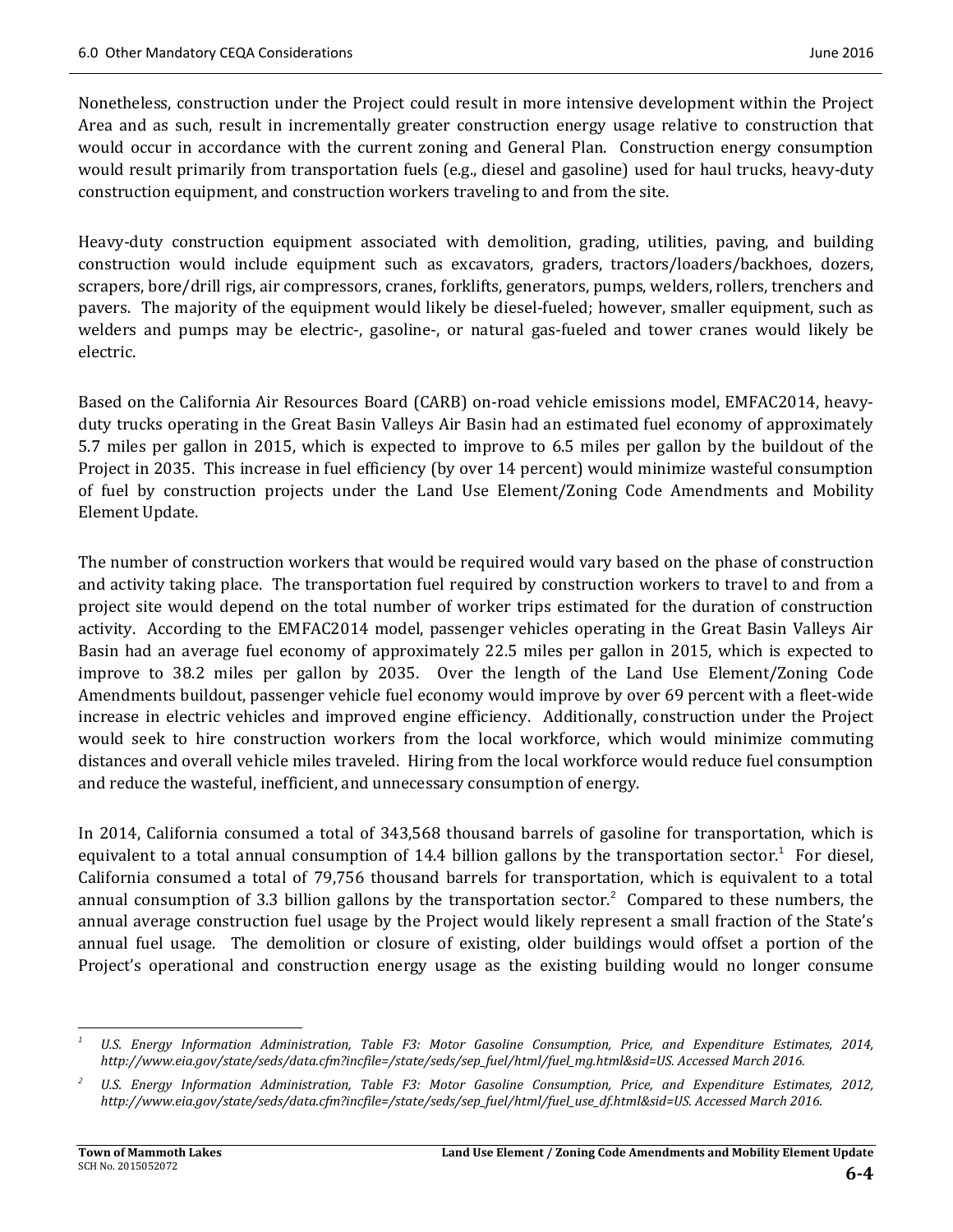energy for heating, cooling, lighting, water, and miscellaneous energy loads, and the existing trips would no longer occur.

Electricity used during construction to provide temporary power for lighting and electronic equipment (e.g., computers, etc.) and to power certain construction equipment would generally not result in a substantial increase in on-site electricity use. Certain heavy-duty construction equipment could be electric or alternatively fueled, such as tower cranes, based on commercial availability. The Project would utilize electric or alternatively fueled equipment as available and as feasible. Electricity use during construction would be variable depending on lighting needs and the use of electric-powered equipment and would be temporary for the duration of construction activities. Therefore, it is expected that construction electricity use would generally be considered as temporary and negligible over the long-term.

#### **Energy Conservation: Regulatory Compliance**

The Project would utilize construction contractors who demonstrate compliance with applicable CARB regulations governing the accelerated retrofitting, repowering, or replacement of heavy duty diesel on- and off-road equipment. As discussed in Section 4.2, Air Quality, of this EIR, CARB has adopted an Airborne Toxic Control Measure to limit heavy-duty diesel motor vehicle idling in order to reduce public exposure to diesel particulate matter and other toxic air contaminants. This measure prohibits diesel-fueled commercial vehicles greater than 10,000 pounds from idling for more than five minutes at any given time. CARB has also approved the Truck and Bus regulation (CARB Rules Division 3, Chapter 1, Section 2025, subsection (h)) to reduce  $NO_{X}$ ,  $PM_{10}$ , and  $PM_{2.5}$  emissions from existing diesel vehicles operating in California. This regulation will be phased in, with full implementation for large and medium fleets by 2023 and for small fleets by 2028. In addition to limiting exhaust from idling trucks, CARB recently promulgated emission standards for offroad diesel construction equipment of greater than 25 horsepower. The regulation aims to reduce emissions by requiring the installation of diesel soot filters and encouraging the retirement, replacement, or repower of older, dirtier engines with newer emission-controlled models. Implementation began January 1, 2014, and the compliance schedule requires that best available control technology turnovers or retrofits be fully implemented by 2023 for large and medium equipment fleets and by 2028 for small fleets. The CARB In-Use Off-Road Diesel Vehicle Regulation requires construction equipment to meet the USEPA/CARB certified Tier 4 standards for engines by the same schedule.

While intended to reduce construction criteria pollutant emissions, compliance with the above anti-idling and emissions regulations would also result in efficient use of construction-related energy and the minimization or elimination of wasteful and unnecessary consumption of energy. It is not possible to accurately quantify the amount of energy that construction of a Project would save by complying with these regulations due to the difficulties in estimating idling times and technology turnovers in the absence of the regulations. Nonetheless, idling restrictions and the use of newer engines and equipment would result in less fuel combustion and energy consumption.

### **Energy Conservation: Mitigation Measures**

The Project would implement a construction equipment cap, as described in Mitigation Measure TSMM 4.B-2.H in Section 4.2, Air Quality, of this EIR, for certain construction activities subject to the mitigation measures. TSMM 4.B-2.H is from the Mitigation Monitoring and Reporting Program (MMRP) for the Town of Mammoth Lakes Trails System Master Plan (TSMP) and is applicable to the Project. The mitigation measure limits TSMP construction activities to no more than 20 pieces of construction equipment operating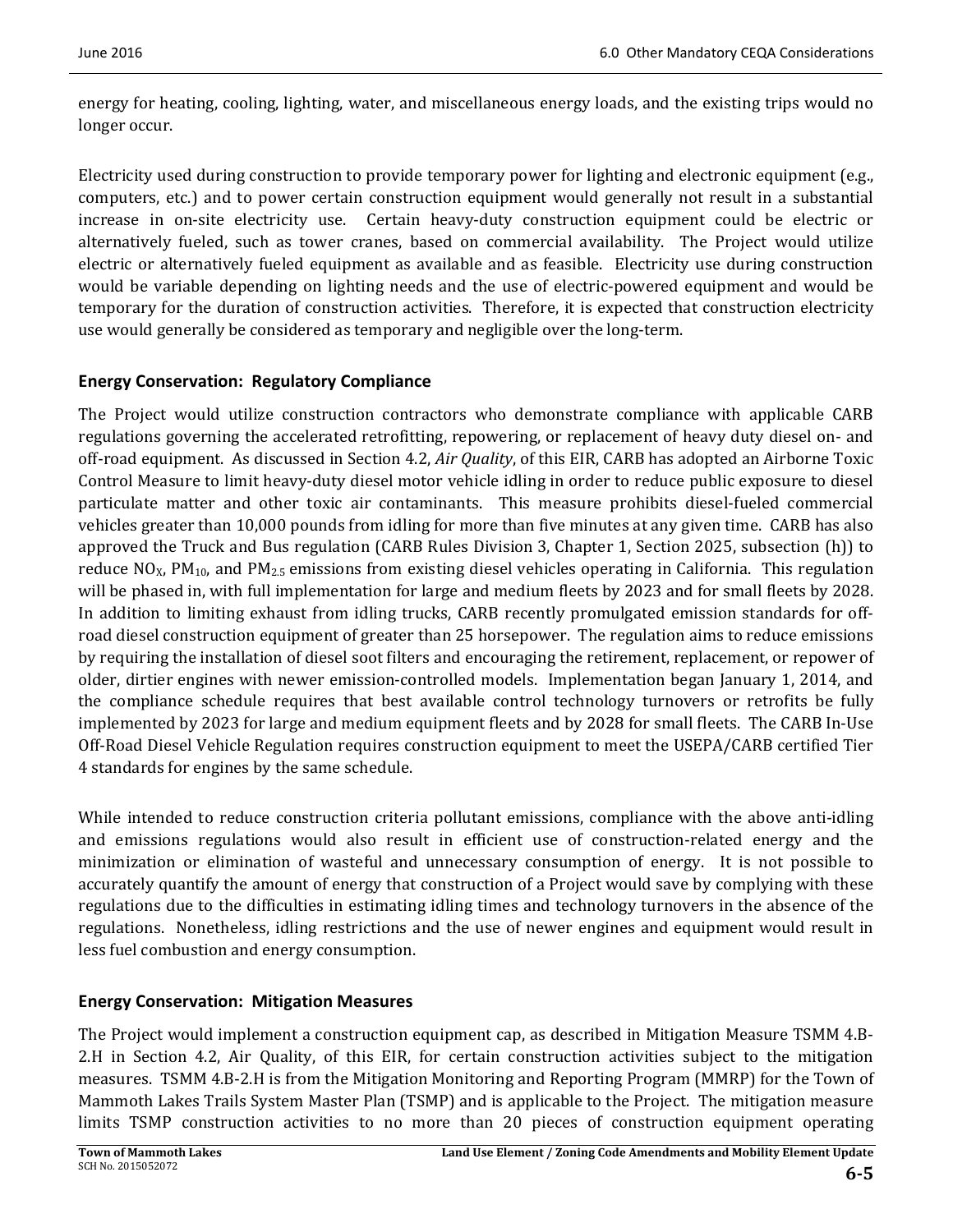simultaneously per 8-hour day, or 16 pieces operating 10 hours per day, averaging 200 hp rated engine capacity. Each on-road delivery or haul truck traveling approximately 200 miles per day equals one piece of non-road equipment, and shall be included in the daily limit. This mitigation of the quantity of construction equipment operating in the Town would further minimize fuel and energy consumption by the Mobility Element Update.

#### **Conclusion**

Construction would utilize energy for necessary on-site activities and to transport materials, soil, and debris to and from each site within the Town. The amount of energy used would not represent a substantial fraction of the available energy supply in terms of equipment and transportation fuels. Furthermore, compliance with the previously discussed anti-idling and emissions regulations would result in a more efficient use of construction-related energy and the minimization or elimination of wasteful and unnecessary consumption of energy. The Project would also implement a restriction on the quantity of heavy-duty construction equipment operating simultaneously in the Town for certain construction activities subject to the mitigation measures. Idling restrictions and the use of newer engines and equipment would result in less fuel combustion and energy consumption. The Project would also utilize newer equipment that meet stringent emissions standards and provide opportunities for future energy efficiency by using electric or alternatively-fueled equipment as available and feasible. Therefore, construction of the Project would not result in the wasteful, inefficient, and unnecessary consumption of energy and would not preempt opportunities for future energy conservation. 

# **2. Operation and Maintenance Energy Consumption**

#### **Anticipated Energy Consumption**

Operational energy consumption would occur from building energy needs and from transportation fuels (e.g., diesel and gasoline) used for vehicles traveling to and from the additional development in the commercial districts. This analysis provides the estimated maximum operational energy consumption for the purposes of evaluating the associated impacts on energy resources.

The Project must comply with the applicable portions of the Title 24 Building Standards Code and California Green Building (CALGreen) Code. The Project would incorporate applicable General Plan Goals/Policies in a manner to achieve the reductions in energy usage, as well as encourage installing renewable energy sources, recycling, and waste diversion, above and beyond State regulatory requirements. Physical and operational Project characteristics for which sufficient data are available to quantify the reductions from building energy and resource consumption have been included in the quantitative analysis, and include but are not limited to the general plan goals discussed in Resource Management and Conservation Goal 6, Optimize efficient use of energy (see Section 4.6, *Greenhouse Gas Emissions*, in this EIR).

The daily operation of the Project would generate demand for electricity, natural gas, and water supply, as well as generating wastewater requiring conveyance, treatment, and disposal off-site, and solid waste requiring disposal off-site. Based on engineering estimates used as the basis for greenhouse gas (GHG) emissions calculations, the Project would have an electricity demand of approximately 4.7 million kilowatthours (kWh), which is inclusive of approximately 0.5 million kWh for water supply and wastewater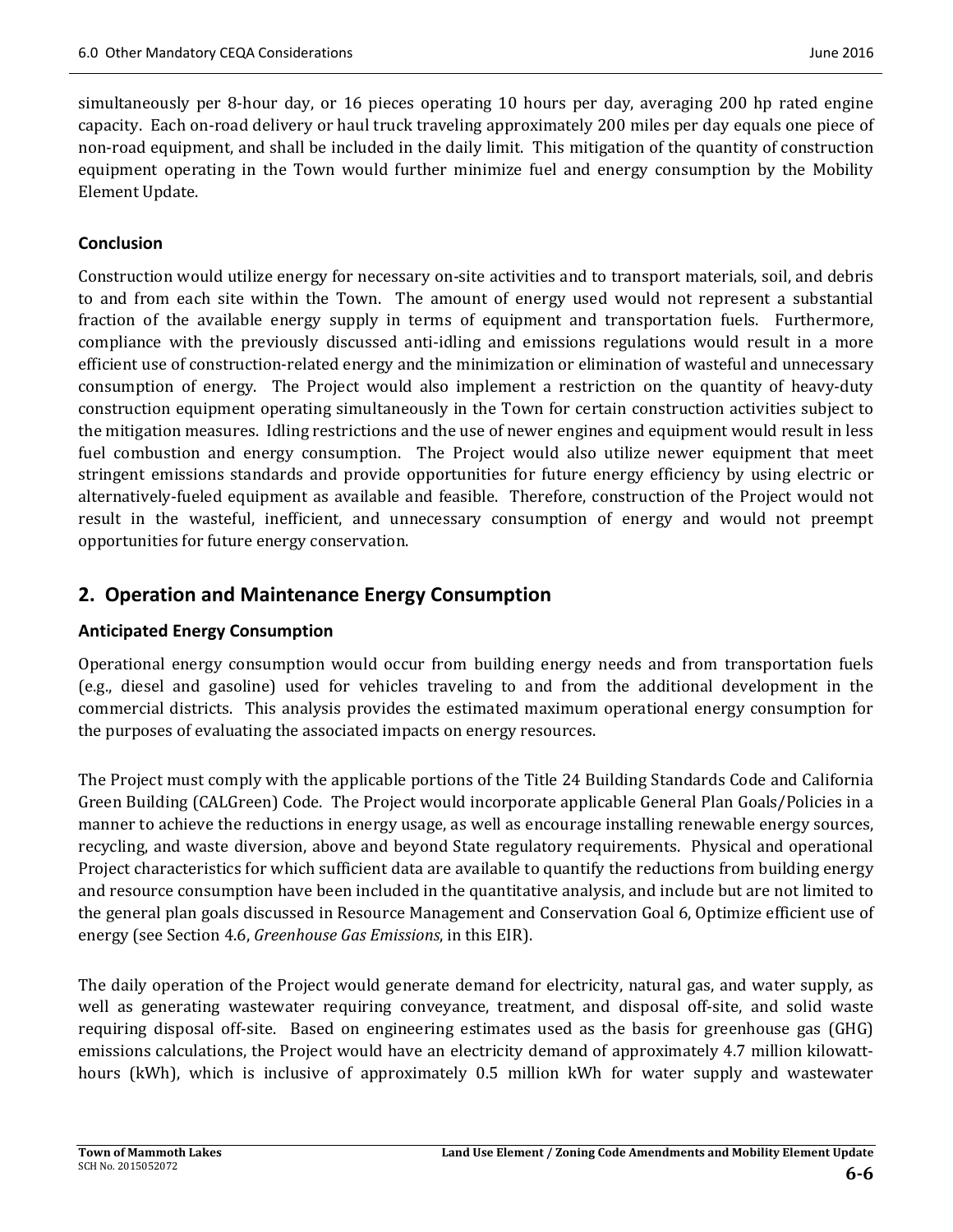treatment.<sup>3</sup> To put this number into perspective, the value is compared to the Southern California Edison (SCE) network demand, which is the utility provider for the Town of Mammoth Lakes. In the 2013 year, SCE had an annual electric sale to customers of approximately 87.4 billion kWh, with an end-use sector breakdown of 40.6 billion kWh for the commercial sector, 29.9 billion kWh for residential, 8.4 billion for industrial, and 8.3 billion for other sectors. The Project represents approximately 0.005 percent of the SCE network sales for the 2013 year and 0.01 percent of SCE consumer end-use sales for 2013, which is a relatively very small fraction.

Based on engineering estimates used as the basis for GHG emissions calculations, the initial operational year of the Project would have a natural gas demand of approximately 1.9 million kilo British thermal units (kBtu) per year.<sup>4</sup> The Town of Mammoth Lakes is not serviced by a natural gas pipeline; propane tanks are filled for individual properties to provide heating. A typical 500 gallon propane tank has a 5-foot diameter and a capacity of 36.6 thousand kBTU. Therefore, the Project could add approximately 52 new propane tanks to accommodate the Land Use Element/Zoning Code Amendments. This is a small fraction of the current natural gas demand for the Town of Mammoth Lakes.

As discussed in Section 4.6, *Greenhouse Gas Emissions*, of this Draft EIR, Executive Orders S-3-05 and B-30-15 are orders from the State's Executive Branch for the purpose of reducing Statewide GHG emissions. These Executive Orders establish the goals to reduce GHG emissions to 40 percent below 1990 levels by 2030 and 80 percent below 1990 levels by 2050. These goals have not yet been codified. However, in order to meet the 2030 and 2050 targets, aggressive technologies in the transportation and energy sectors, including electrification and the decarbonization of fuel, will be required. In its *Climate Change Scoping Plan*, CARB acknowledged that the measures needed to meet the 2050 goal are too far in the future to define in detail. Although the State has yet to identify specific technologies and measures, in particular for meeting the 2050 target, it is reasonable to conclude that the Project's post-2020 emissions trajectory, and associated energy use, is expected to follow a declining trend, consistent with Statewide efforts to meet these future year targets. 

#### **Alternative Energy Considerations**

The use of energy provided by alternative (renewable) resources, off site and on site, to meet the Project's operational demands is constrained by the energy portfolio mix managed by Southern California Edison and limitations on the availability or feasibility of on-site energy generation.

SCE is required to commit to the use of renewable energy sources for compliance with the California Renewable Energy Resources Act. Southern California Edison has committed to meeting the requirement to procure at least 33 percent of its energy portfolio from renewable sources by 2020 through the procurement of energy from eligible renewable resources, to be implemented as fiscal constraints, renewable energy pricing, system integration limits, and transmission constraints permit. Eligible renewable resources defined in the 2013 Renewable Portfolio Standard include biodiesel; biomass; hydroelectric and small hydro (30 megawatts [MW] or less); Los Angeles Aqueduct hydro power plants; digester gas; fuel cells; geothermal;

 Values are based on the Title 24 (2016) standards. Compliance with future updated Title 24 standards in effect at the time of *building permit issuance could result in further reduced energy demand.*

Values are based on the Title 24 (2016) standards. Compliance with future updated Title 24 standards in effect at the time of *building permit issuance could result in further reduced energy demand.*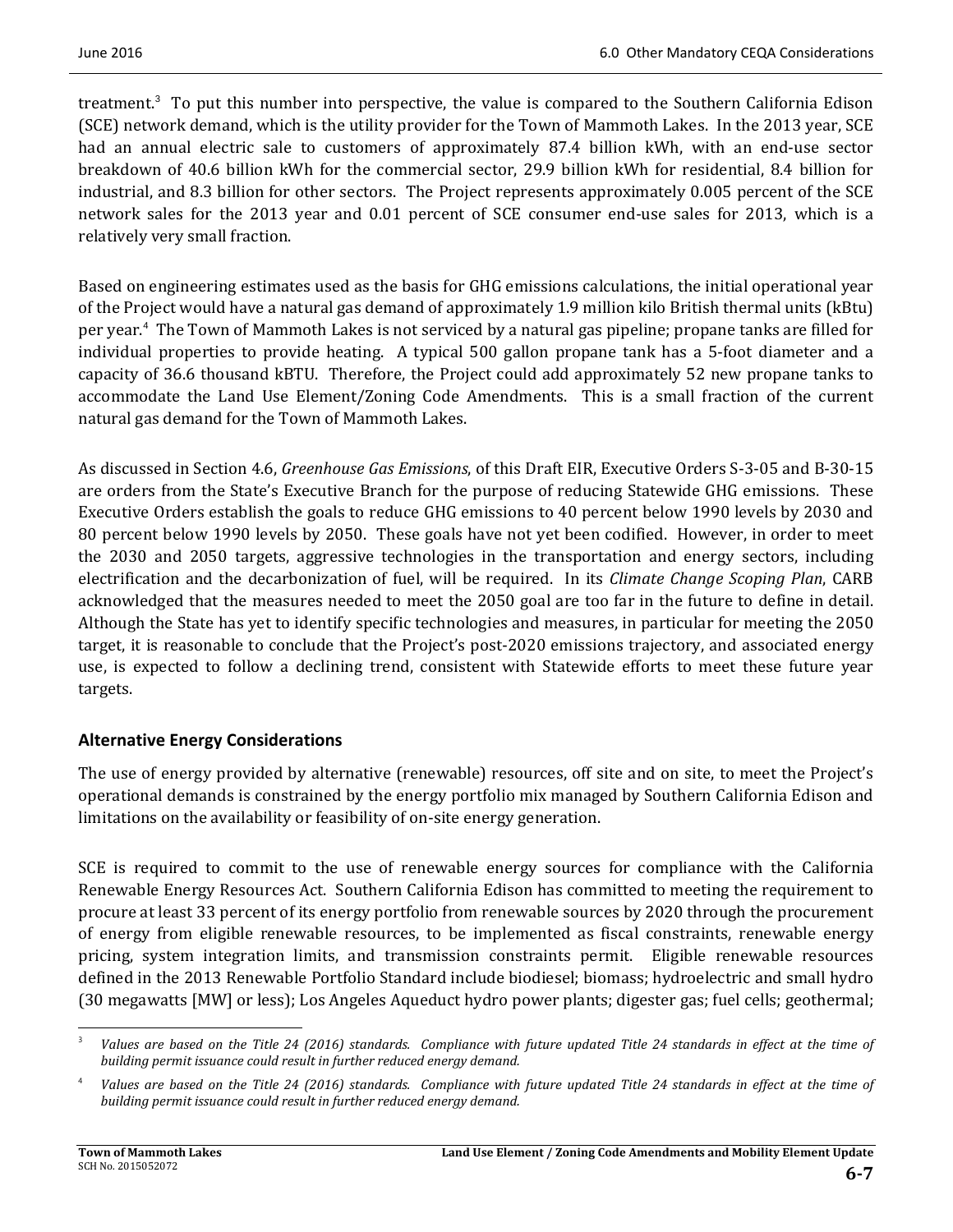landfill gas; municipal solid waste; ocean thermal, ocean wave, and tidal current technologies; renewable derived biogas; multi-fuel facilities using renewable fuels; solar photovoltaic; solar thermal electric; wind; and "other renewables that may be defined later." As of 2014, the most recent year for which data are available, Southern California Edison's renewable energy resources included geothermal, small hydro, wind, solar, and biomass, which accounted for 23.5 percent of its overall energy mix. This represents the available off-site renewable sources of energy that would meet Project demand. <sup>5</sup>

With respect to on-site renewable energy sources, because project-level details associated with implementation of the Land Use Element/Zoning Code Amendments are not known, plans for future installation of renewable energy are not known. The Town of Mammoth Lakes General Plan includes Resource Management and Conservation Goal 8, which encourages increased use of renewable energy resources and conservation of existing sources of energy (see Section 4.6, *Greenhouse Gas Emissions*, in this Draft EIR). This goal calls for the education of the community and building industry professionals in the value of energy efficient building construction, as well as encourages the use of renewable fuels such as biodiesel, the design of buildings to be oriented for passive solar heating, and the use of decentralized solar power production systems.

Solar and wind power represent variable-energy, or intermittent, resources that are generally used to augment, but not replace, natural gas-fired energy power generation. Reliability of energy availability and transmission is necessary to meet demand, which is constant.

The California Energy Commission (CEC) studied the State's high wind resource potential.<sup>6</sup> Based on a map of California's wind resource potential, the Town of Mammoth Lakes is not identified as an area with wind resource potential. Wind resource areas are considered to be those with winds above 12 mph, the Town of Mammoth Lakes has land-based wind speeds that range from 9 to 12 mph. Since project-level developments are not proposed, it is unknown if viable sites exist for the placement and operation of wind turbines.

Similarly, solar energy is highly variable in Mono County, particularly based on elevation and season where there is increased cloud cover, and is therefore not cost-effective as a primary source of energy. The CEC has identified areas within California with high potential for viable solar, wind, and geothermal energy production. The CEC rated California's solar potential by county using insolation values available to typical photovoltaic system configurations, as provided by the National Renewable Energy Laboratory. Although Mono County has a relatively high photovoltaic potential of 2,036,627 megawatt-hours (MWh)/day, inland counties to the south such as Inyo  $(10,047,177 \text{ MWh/day})$ , Riverside  $(7,811,694 \text{ MWh/day})$ , and San Bernardino (25,338,276 MWh/day) are more suitable for large-scale solar power generation.<sup>7</sup> In addition, there are no high potential areas of greater than 6 KWh/sqm/day in the Town of Mammoth Lakes.

 *5 California Public Utilities Commission, California Renewables Portfolio Standard (RPS), http://www.cpuc.ca.gov/PUC/energy/Renewables/. Accessed February 2015.* 

*<sup>6</sup> California Energy Commission. California Wind Resource Potential, http://www.energy.ca.gov/maps/renewable/wind.html. Accessed May 2016.*

*<sup>7</sup>* California Energy Commission, California Solar Resources, April 2005, http://www.energy.ca.gov/2005publications/CEC-500-2005-*072/CEC‐500‐2005‐072‐D.PDF. Accessed May 2016.*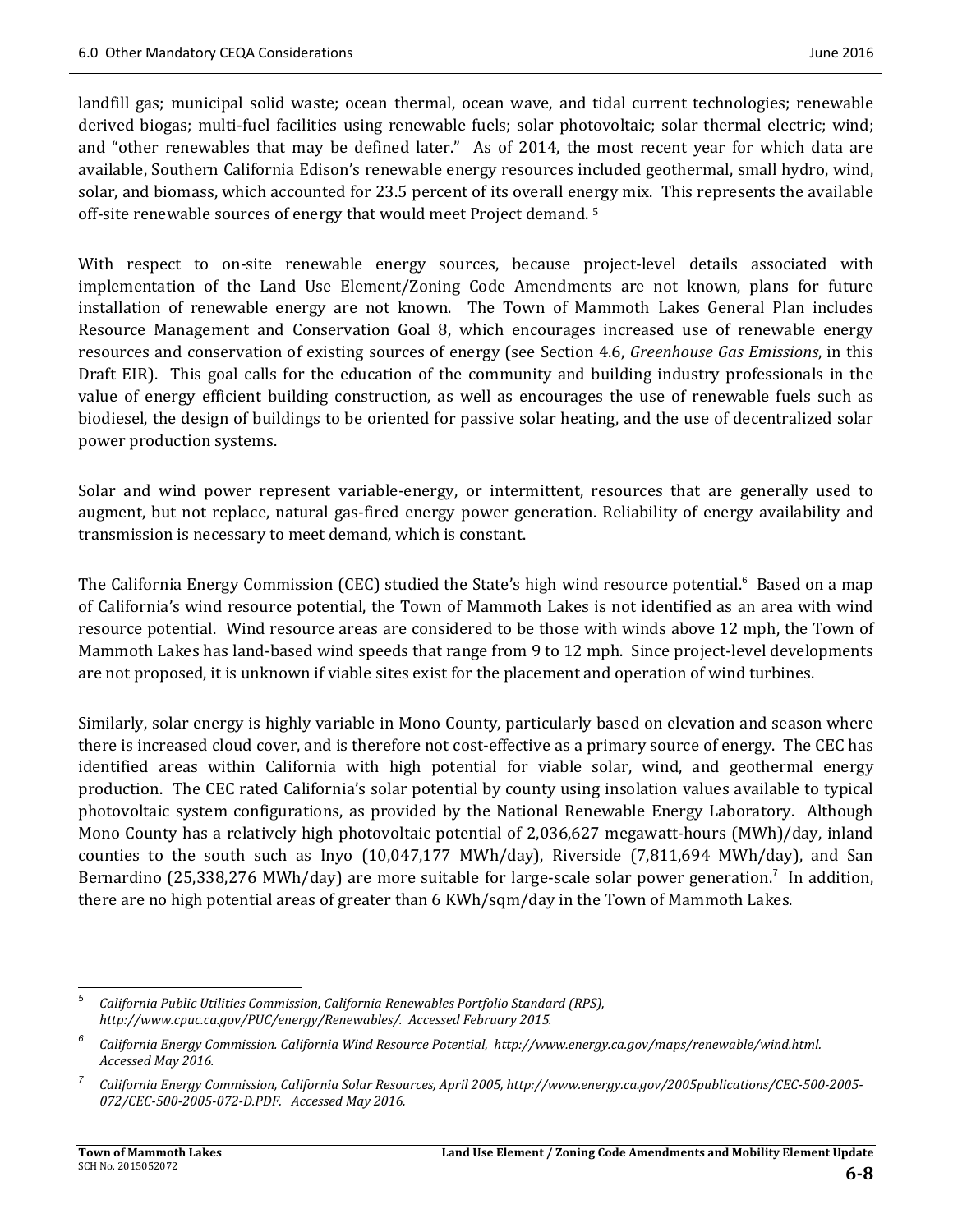The Town of Mammoth Lakes is located near important geothermal sources. As of October 31, 2015, Mono County had 62 MW of geothermal and 96 MW of small hydro on-line with an addition 33 MW of geothermal approved for construction. As stated previously, project-level details are not known with respect to implementation of the Land Use Element/Zoning Code Amendments. However, the Project would result in development in an existing commercial area and the area is not compatible with the development of geothermal or small hydro power sources. Nonetheless, the Project would not conflict with the Town's ability to pursue geothermal or small hydro development in appropriate areas and it is likely that some renewable resources could be developed to offset energy consumption by the Project.

#### **Energy Conservation: Regulatory Compliance**

The CEC first adopted the Energy Efficiency Standards for Residential and Nonresidential Buildings (California Code of Regulations, Title 24, Part  $6$ ) in 1978 in response to a legislative mandate to reduce energy consumption in the state. Part 11 of the Title 24 Building Standards Code is referred to as the CALGreen Code. The purpose of the CALGreen Code is to "improve public health, safety and general welfare by enhancing the design and construction of buildings through the use of building concepts having a positive environmental impact and encouraging sustainable construction practices in the following categories:  $(1)$ Planning and design; (2) Energy efficiency; (3) Water efficiency and conservation; (4) Material conservation and resource efficiency; and (5) Environmental air quality." As of January 1, 2011, the CALGreen Code is mandatory for all new buildings constructed in the State. The CALGreen Code establishes mandatory measures for new residential and non-residential buildings, which includes requirements for energy efficiency, water conservation, material conservation, planning and design, and overall environmental quality. The CALGreen Code was most recently updated in 2013 to include new mandatory measures for residential as well as nonresidential uses. The new measures took effect on January 1, 2014 (the energy provisions took effect on July 1, 2014). The Project would comply with or exceed the applicable provisions of Title 24 and the CALGreen Code in effect at the time of building permit issuance. According to the CEC, the Title 24 (2016) standards use 5 percent less energy for nonresidential lighting, heating, cooling, ventilation, and water heating compared to the Title 24 (2013) standards. It is expected that future updates to the Title 24 standards would result in increased energy efficiency. The California Public Utilities Commission (CPUC) has designed the Zero Net Energy (ZNE) Action Plan to make new residential and commercial construction in California zero net energy by 2030 in order to meet the state's greenhouse gas goals. The ZNE Action Plan's key milestones are achieved by improving and expanding Title 24 standards, providing incentives, mandating carbon benchmarking and labeling, and developing performance data. However, it is not possible to accurately predict the increased level of energy efficiency associated with future updates to the Title 24 standards. As discussed in Section 4.6, *Greenhouse Gas Emissions*, of this EIR, applicable General Plan goals call for the optimization of energy efficiency and the increase in renewable energy resources and energy conservation. Additionally, continued improvements in California's appliance and building energy efficiency programs and initiatives, such as the State's zero net energy building goals, would serve to reduce the Project's anticipated energy consumption after 2030.

With respect to solid waste, the Project is required to comply with applicable regulations, including those pertaining to waste reduction and recycling. Waste haulers serving the Project Area would divert generated municipal waste in accordance with applicable ordinances, as well as future updates to the ordinances in effect at the time of construction and operation.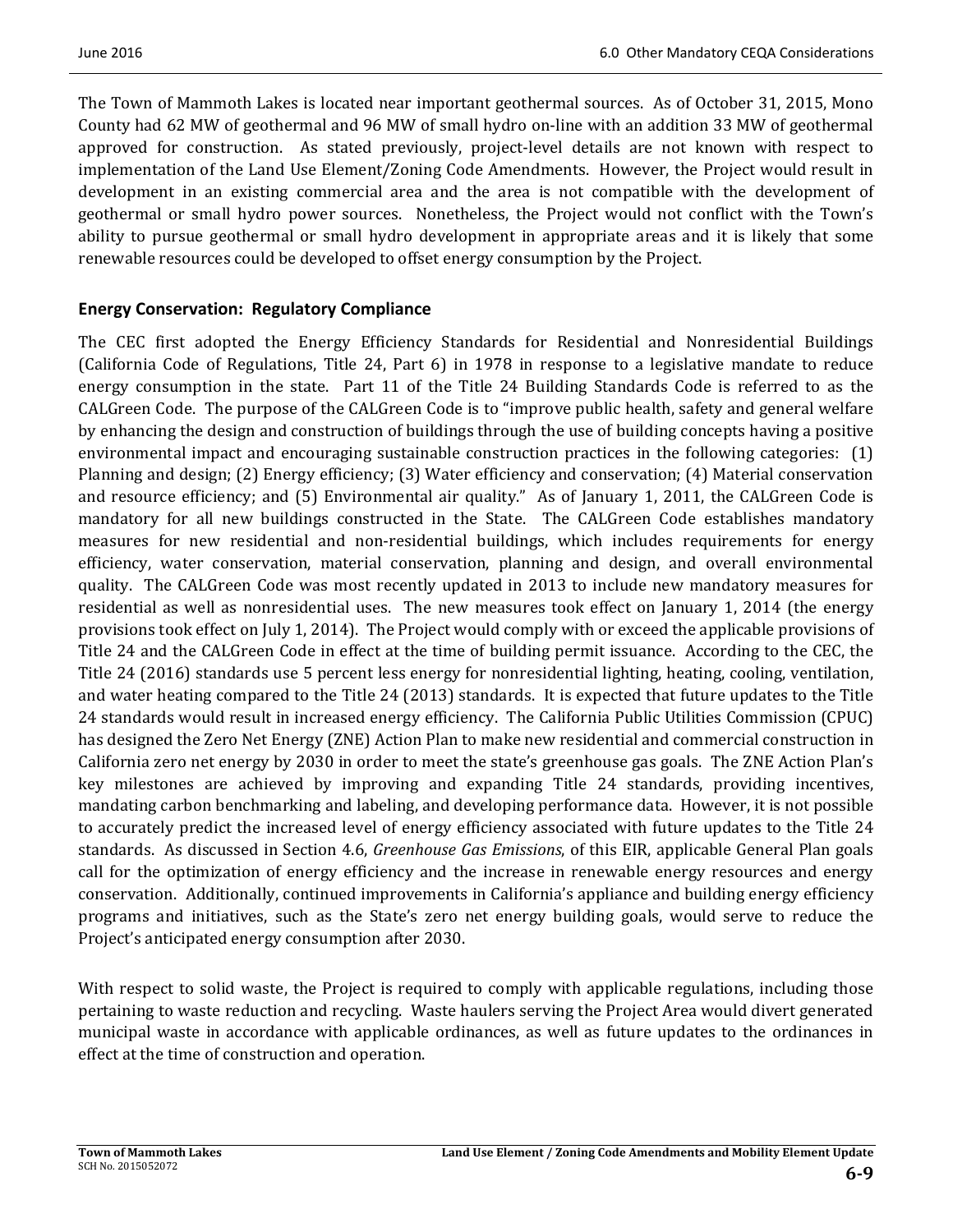#### **Operational Transportation Energy Consumption**

Implementation of the Land Use Element/Zoning Code Amendments and Mobility Element Update would result in transportation energy use. Transportation fuels, primarily gasoline and diesel, would be provided by local or regional suppliers and vendors. As discussed previously, in 2014, California consumed a total of 14.4 billion gallons of gasoline and 3.3 billion gallons of diesel in the transportation sector.<sup>8,9</sup> Vehicles would require a fraction of a percent of the total state's transportation fuel consumption. According to the EMFAC2014 model, the vehicle fleet average fuel economy for all vehicle types in the Great Basin Valleys Air Basin region in 2035 is predicted to be 33.5 miles per gallon for gasoline and 8.1 miles per gallon for diesel with gasoline vehicles accounting for 82.3 percent of the total VMT and diesel vehicles accounting for 9.7 percent of the total VMT. Electric vehicles are predicted to account for 8.0 percent of the total VMT.

Buildout of the land uses in accordance with the Land Use Element/Zoning Code Amendments would result in a maximum estimated VMT of approximately 49.8 million miles per year from passenger vehicles, which would use approximately 1.2 million gallons of gasoline and 598,200 gallons of diesel fuel in a year. This would represent about 0.009 percent of the Statewide gasoline consumption and about 0.02 percent of the Statewide diesel consumption, which represents a very small fraction of the state's annual fuel usage.

Buildout of the land uses in accordance with the Land Use Element/Zoning Code Amendments with implementation of the Mobility Element Update would result in a maximum estimated VMT of approximately 48.3 million miles per year from passenger vehicles, which would use approximately 1.2 million gallons of gasoline and 580,000 gallons of diesel fuel in a year. This would represent about 0.008 percent of the Statewide gasoline consumption and about 0.02 percent of the Statewide diesel consumption, which represents a very small fraction of the state's annual fuel usage. The implementation of the Mobility Element Update would reduce VMT, as well fuel usage, resulting in a net decrease in mobile energy consumption.

As stated in Section 4.2, *Air Quality*, and Section 4.6, *Greenhouse Gas Emissions*, the Mammoth Lakes General Plan limits the total Town VMT. As a result, the Project would support Statewide efforts to improve transportation energy efficiency and reduce wasteful or inefficient transportation energy consumption with respect to vehicles. In addition, the purpose of the Mobility Element Update is to reduce VMT by improving pedestrian connectivity in the Town's commercial districts, increasing bicycle lanes, and improving public transit, which would further reduce wasteful or inefficient transportation energy consumption with respect to vehicles.

Alternative-fueled, electric, and hybrid vehicles, to the extent these types of vehicles would be utilized by passengers, would reduce the Project's consumption of gasoline and diesel; however, the effect may be minimal in the current vehicle market. According to the EMFAC2014 model, electric vehicles are predicted to account for 8.0 percent of the vehicle fleet total VMT in 2035 in the region. Based on the estimate above, this would translate to fuel savings of up to about  $115,400$  gallons of fuel (primarily gasoline, assuming electric vehicles replace gasoline-fueled passenger vehicles) per year under the Land Use Element/Zoning Code Amendments and Mobility Element Update.

<sup>&</sup>lt;u> 1989 - Johann Stein, fransk politik (d. 1989)</u> <sup>8</sup>*U.S. Energy Information Administration, Table F3: Motor Gasoline Consumption, Price, and Expenditure Estimates, 2014, http://www.eia.gov/state/seds/data.cfm?incfile=/state/seds/sep\_fuel/html/fuel\_mg.html&sid=US. Accessed March 2016.*

<sup>&</sup>lt;sup>9</sup> U.S. Energy Information Administration, Table F3: Motor Gasoline Consumption, Price, and Expenditure Estimates, 2012, *http://www.eia.gov/state/seds/data.cfm?incfile=/state/seds/sep\_fuel/html/fuel\_use\_df.html&sid=US. Accessed March 2016.*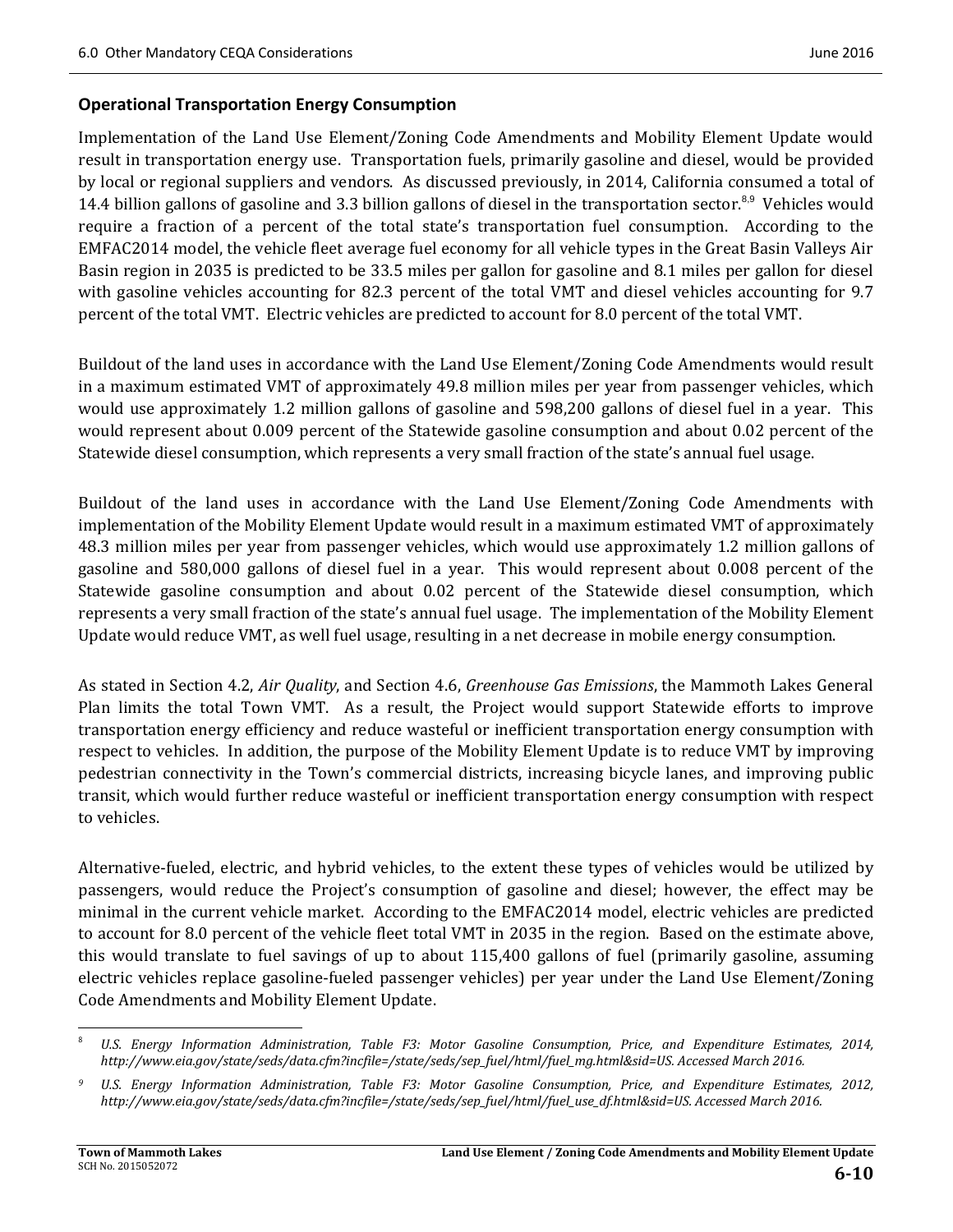#### **Energy Conservation: Land Use Characteristics and Project Design Features**

The Land Use Element/Zoning Code Amendments and Mobility Element Update were drafted with the intent of increasing commercial density and improving the transportation network. Implementation of the Mobility Element Update would reduce VMT and reduce transportation fuel demand. New development under the Land Use Element/Zoning Code Amendments would be designed and operated to meet or exceed the applicable requirements of the State of California Green Building Standards Code, which would minimize building energy demand. Measures that would contribute to energy efficiencies are described in applicable General Plan goals in Section 4.2, *Air Quality*, and Section 4.6, *Greenhouse Gas Emissions*, in this Draft EIR.

#### **Conclusion**

Operation of the Project would utilize energy for necessary building usage and transportation associated with vehicles traveling within the Town. The amount of energy used would not represent a substantial fraction of the available energy supply in terms of equipment and transportation fuels. Furthermore, the Project would incorporate green building measures consistent with or exceeding energy efficiency standards in CALGreen. The Project would also provide opportunities for future energy efficiency by promoting the use of renewable energy resources. As the Project would achieve greater than required energy efficiency, it would not result in the wasteful, inefficient, and unnecessary consumption of supporting equipment energy, and future growth that would occur with or without the Project could provide opportunities for improving overall fuel efficiency. Therefore, operation of the Project would preempt opportunities for future energy conservation. 

# **4. GROWTH INDUCING IMPACTS**

Section 15126.2 (d) of the *CEQA Guidelines* requires agencies to address potential growth inducing effects of their actions. Growth-inducing effects are defined as those effects that could foster economic or population growth, or the construction of additional housing, either directly or indirectly, in the surrounding environment. Growth-inducing effects could result from projects that would remove obstacles to population growth, such as the proposed Land Use Element/Zoning Code Amendments.

The proposed Land Use Element/Zoning Code Amendments has the potential to foster a direct increase in population compared to the buildout of the 2007 General Plan. As discussed in Section 4.9, Population and Housing, of this EIR the potential population associated with the increase in intensity of development under the proposed Land Use Element/Zoning Code Amendments could increase over the anticipated General Plan bailout by a total of 2,846 people, including permanent residents and visitors. Increased population would increase demand for commercial services, public services, utility infrastructure and other facilities. While these growth increments are anticipated, the associated impacts have been analyzed and discussed in Chapter 4, *Environmental Impact Analysis*, of this EIR. As discussed therein, the proposed Land Use Element/Zoning Code Amendments would not require new development of facilities and infrastructure, the development of which would result in secondary environmental effects. Although the proposed Land Use Element/Zoning Code Amendments has the potential to foster growth, it does not provide new development projects or enable new development to occur outside the Town's existing commercially-zoned districts or outside of the Town's Urban Growth Boundary (UGB).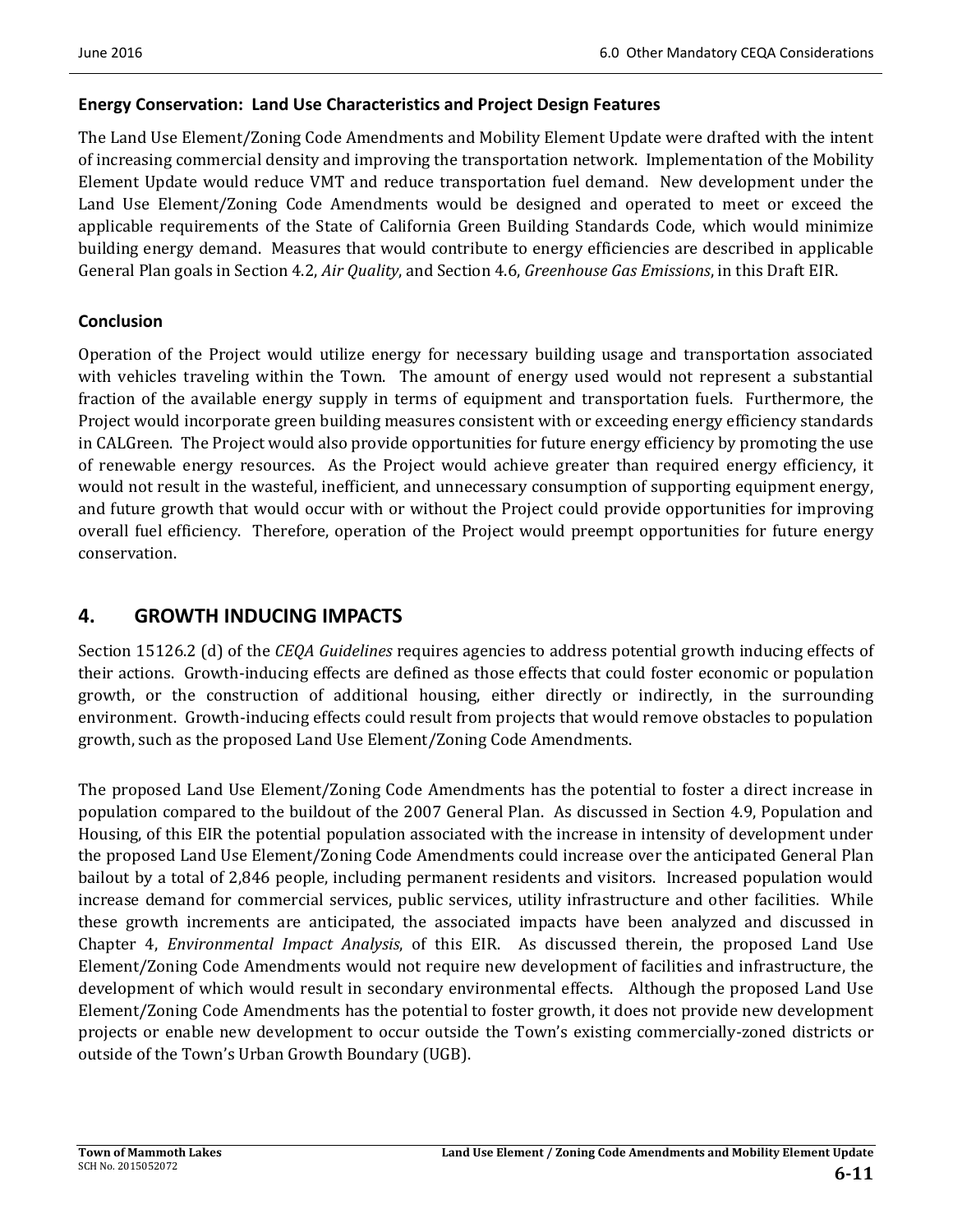The proposed Land Use Element/Zoning Code Amendments has the potential to increase commercial floor area by approximately 152,533 square feet over anticipated General Plan buildout within the commercial areas of the Town. This could potentially increase employment opportunities over the employment opportunities anticipated under the 2007 General Plan. Employment increases could affect growth in outlying communities beyond the Town's jurisdiction because employees are also often drawn from a much larger geography than the town, itself. As a result, housing demand indirectly related to growth within the Town of Mammoth Lakes could affect nearby county communities such as Lake Crowley, June Lake, and Lee Vining as well as more distant locations, particularly in and around Bishop. The Land Use Element/Zoning Code Amendments would allow for additional, higher density housing that could also provide more housing for employees within the Town than under the 2007 General Plan's housing projections. Although additional new commercial uses could incrementally increase employees compared to 2007 General Plan projections, the increase in new employees residing outside the Town of Mammoth Lakes, compared to 2007 General Plan projections, is expected to be minimal and to have a minor effect on regional growth projections.

The proposed new streets and MUPs identified in the Mobility Element Update would not increase growth or encourage and facilitate other activities that could significantly affect the environment, above the buildout anticipated under the 2007 General Plan. Improved connectivity and alternative modes of transportation, also provided under the Mobility Element Update, would not open new areas for development or cause additional environmental effects not anticipated under the 2007 General Plan. Because population growth associated with the proposed Land Use Element/Zoning Code Amendments would be located within the Town's UGB, because the proposed Land Use Element/Zoning Code Amendments would not result in adverse impacts in the Town of Mammoth Lakes where new growth is primarily concentrated, and because incremental growth that could impact other communities would be minor, it is concluded that growth– inducing impacts associated with the proposed Land Use Element/Zoning Code Amendments would be less than significant.

# **5. REASONS WHY THE PROJECT IS BEING PROPOSED, NOTWITHSTANDING SIGNIFICANT UNAVOIDABLE IMPACTS**

In addition to identification of a project's significant unavoidable impacts, Section 15126.2(b) of the State CEQA Guidelines also requires a description of the reasons why the project is being proposed, notwithstanding significant unavoidable impacts associated with the project. As indicated above, the Project would result in significant and unavoidable impacts relative to air quality, transportation, and recreation.

The Project includes two components, the Land Use Element/Zoning Code Amendments and the Mobility Element Update, which together would result in changes particular to the Town's downtown area. The implementation of the Mobility Element Update would meet the objectives of the 2007 General Plan to achieve a progressive and integrated multi-modal transportation system, one that emphasizes "feet first, public transportation second, and car last." In addition, the Mobility Element Update would be consistent with the California Complete Streets Act (AB 1358). AB 1358 requires that municipalities craft a specific network of travel options through an adopted General Plan circulation element. Under AB 1358, the circulation element must reflect land use patterns that further support the effectiveness of a multimodal transportation network. The Mobility Element Update would expand upon the Town's adopted Mobility Element, focus on multi-modal transportation, and provide specificity as required under AB 1358. Thus, the adoption of the Mobility Plan Update would engender regional and state confidence with respect to funding. A more secure funding source would further ensure future roadway, pedestrian, and transit improvements.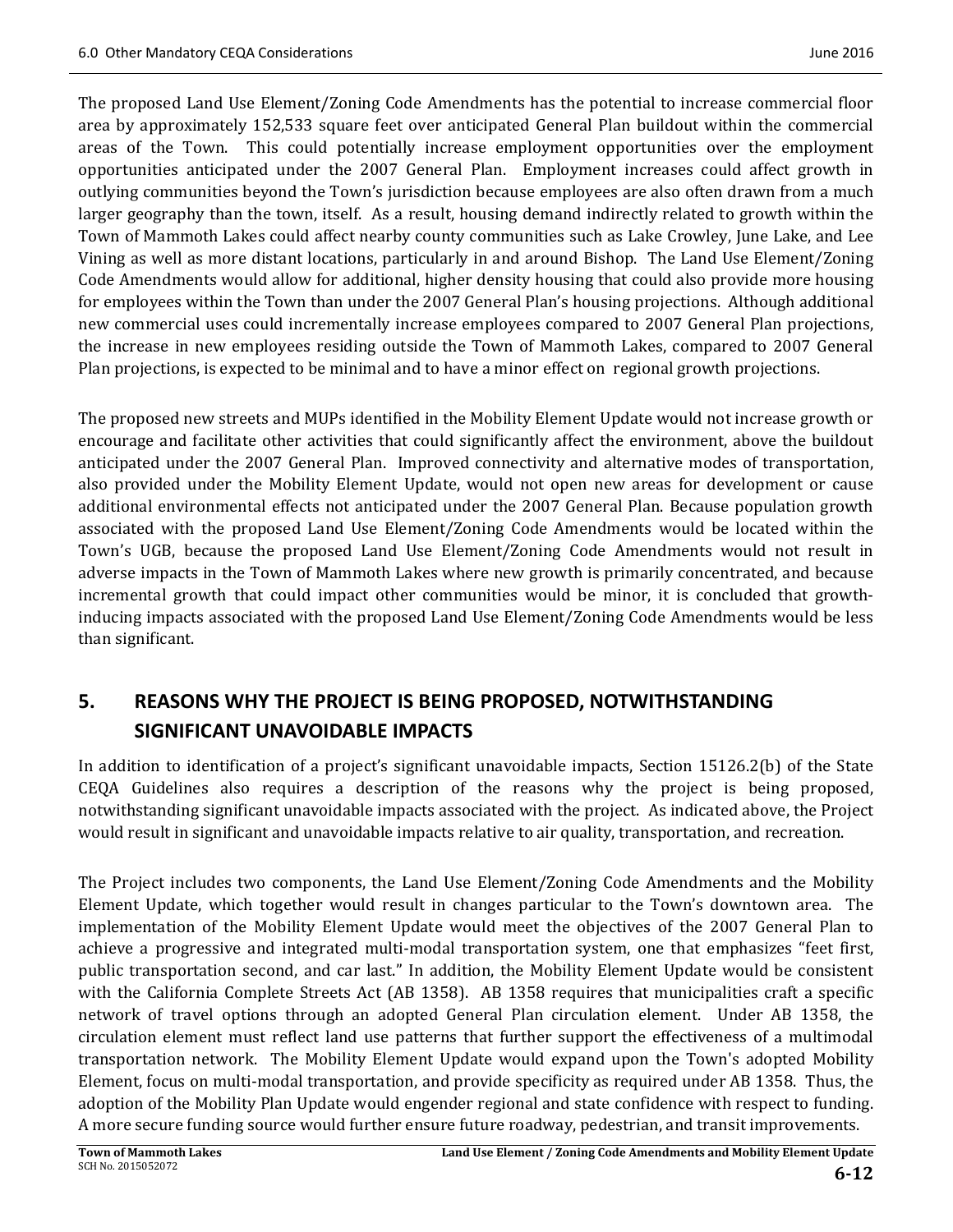The Land Use Element/Zoning Code Amendments would provide development flexibility in the commercial districts through the removal of the unit/room cap. The removal of the cap could result in an increase in intensity of development in the downtown that would result in greater activity in the area. The Mobility Element Update would result in a greater use of alternate transportation through the provision of trails, bicycle lanes, and an increase in transit. The increase in intensity coupled with implementation of the Mobility Element Update would emphasize feet first and greater use of alternate transportation in the Town thereby reducing vehicle miles travelled (VMT). The Project would assist in meeting the Town's objective to create a Downtown area in which people park their vehicles once and walk throughout the area thereby reducing congestion and vehicle miles travelled.

The combined Land Use Element/Zoning Code Amendments and the Mobility Element Update would implement California Senate Bill 375 (SB 375), which requires that land use and transportation planning be integrated to reduce VMT. Under SB 375, this is achieved through land use patterns that allow alternatives to the automobile, such as proximity of residential uses to jobs, services, and other destinations that accommodate walking and cycling. The Land Use Element/Zoning Code Amendments and the Mobility Element Update would also implement AB 743, which is intended to support residential/mixed-use densification for the purpose of inducing greater pedestrian and other multi-modal activity and, thus, reduce vehicle miles traveled. With the exception of No Project Alternative, incrementally less intensive Alternatives would not reduce potentially significant environmental impacts related to construction and operations emissions, recreational facilities, and levels of service along Main Street (if Caltrans does not approve signals at certain intersections) to less than significant levels. Given the benefits of the Land Use Element/Zoning Code Amendments and Mobility Element Update in supporting the "feet first" objectives of the General Plan and addressing State legislation to reduce VMT, the Project is, therefore, proposed in spite of these potentially significant environmental effects.

# **6. EFFECTS FOUND NOT TO BE SIGNIFICANT**

Pursuant to Section 15128 of the State CEQA Guidelines, an EIR must contain a statement briefly indicating the reasons that various possible significant effects of a project were determined not to be significant and were, therefore, not discussed in detail in the EIR. This section discusses those issue areas that were determined not to require further analysis in the EIR through the Initial Study, which is contained in Appendix A of this EIR. The Project comprises the proposed Land Use Element/Zoning Code Amendments and the Mobility Element Update. With respect to individual issue areas, in some cases the Initial Study determined that environmental effects with respect to both the Land Use Element/Zoning Code Amendments and Mobility Element Update would not be significant. In other issue areas, the Initial Study determined environmental effects to be less than significant for either the Land Use Element/Zoning Code Amendments component or the Mobility Element Update component. The EIR evaluation reflected the particular focus of the Initial Study.

# **Agricultural and Forestry Resources**

Based on information provided by the Town as well as comments received on the NOP, the Initial Study determined that the Land Use Element/Zoning Code Amendments and the Mobility Element Update would not cause significant environmental effects on agricultural resources. There are no prime or unique farmlands, agricultural operations, zoned agricultural lands, or Williamson Act contract lands within the Town's UGB affected by the Land Use Element/Zoning Code Amendments and the Mobility Element Update,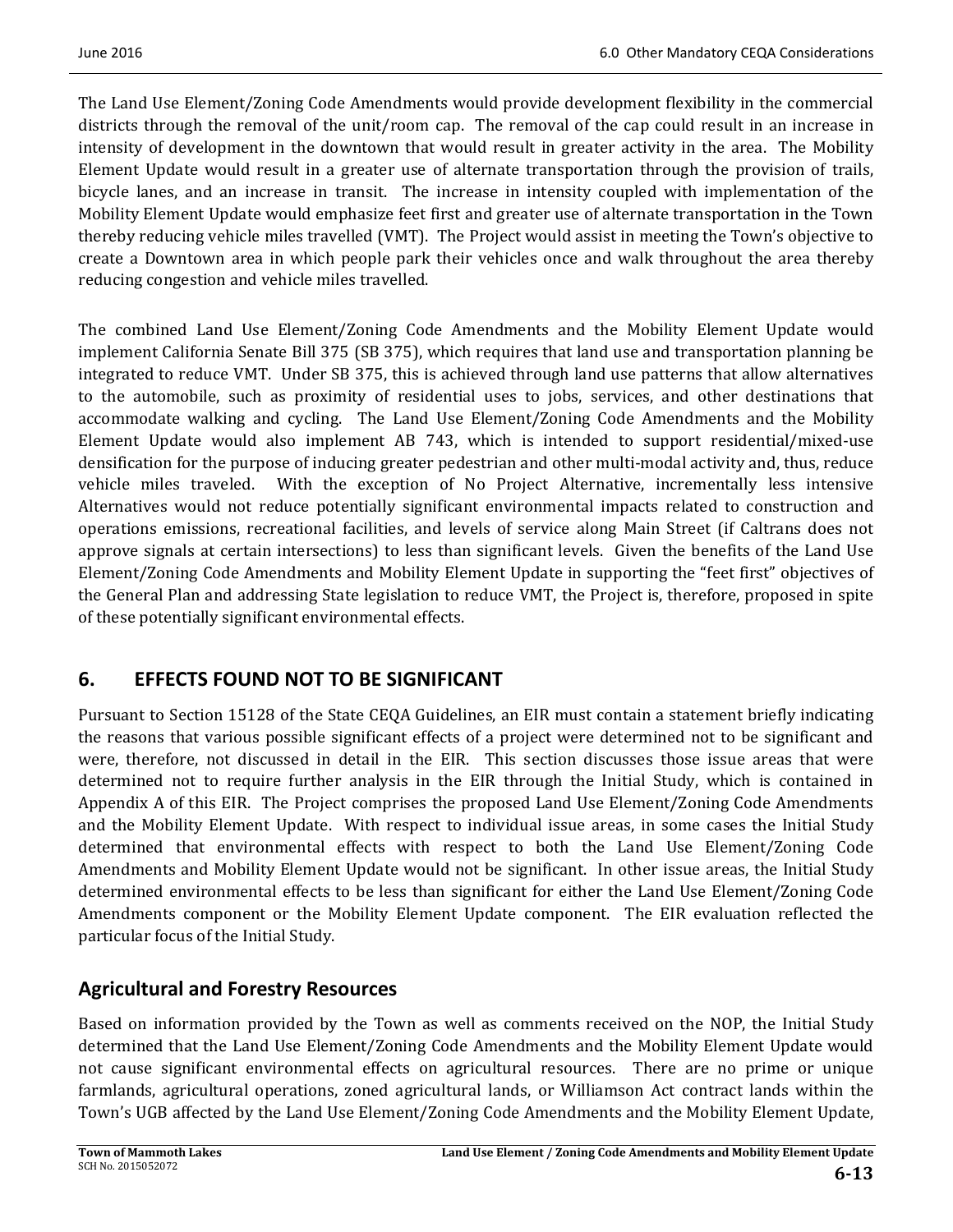or withine the Municipal Boundary and surrounding USFS lands affected by new trails under the Mobility Element Update. Therefore, the Project would not result in conversion of farmland to non-agricultural uses and no impacts on agricultural resources are anticipated.

Because new roads and trails associated with the Mobility Element Update could affect forestry resources in the surrounding Inyo National Forest, these potential effects are further addressed in this EIR. Please see Section 4.3, Forestry Resources, for evaluation of the effects of the Mobility Element Update on forestry resources. 

# **Air Quality**

During construction activities associated with improvements identified in the Mobility Element Update, various diesel-powered vehicles and equipment could create minor odors. These odors are not likely to be noticeable beyond the immediate vicinity and would be temporary and short-lived in nature. Because of highly localized construction odors and the short-term character of construction, short-term odors would be less than significant. Long-term odors are typically associated with industrial projects involving use of chemicals, solvents, petroleum products, and other strong-smelling elements used in manufacturing processes. Odors are also associated with such uses as sewage treatment facilities and landfills. The Project involves no elements related to these types of uses. Therefore, long-term odor impacts would be less than significant. 

Given that the Land Use Element/Zoning Code Amendments and Mobility Element Update could result in an increase in air emissions from vehicle trips and stationary sources, these issues are addressed in this EIR. Please see Section 4.2, Air Quality, for further discussion of Project-related air quality impacts.

# **Geology and Soils**

#### **Seismic and Geologic Hazards**

Any development within the Town, buildings or roadways, would comply with the California Building Code (CBSC) (CCRs, Title 24) and the Town's Municipal Code Sections 12.08.076 and 12.08.080, which require grading permits for all development projects. Engineered building and foundation plans and soils reports must be submitted with grading permit applications. As required under the CBSC, buildings and facilities would be designed in accordance with ground motion parameters that have been calculated for a particular site to withstand seismic ground shaking from the maximum credible earthquake. Because all new development must comply with applicable seismic and structural requirements of the CBSC and Town of Mammoth Lakes Municipal Code, impacts associated with seismic ground shaking and ground stability would be less than significant. In addition, the character of surface and subsurface soil and depth to groundwater in the Town of Mammoth Lakes indicates little potential for liquefaction and landslides. However, all new development would comply with the requirements of the Municipal Code, which would ensure geologic safety of constructed structures, including review of liquefaction and landslide potential. Therefore, geologic hazards associated with liquefaction and landslides would be less than significant.

#### **Soils Erosion and Hazards**

Section 12.08.078 of the Municipal Code regulates grading and earthwork for the purpose of minimizing disturbance from erosion and siltation, and the Lahontan Regional Water Quality Control Board's (LRWQCBs) Water Quality Control Plan sets forth standards to reduce soil erosion related to surface water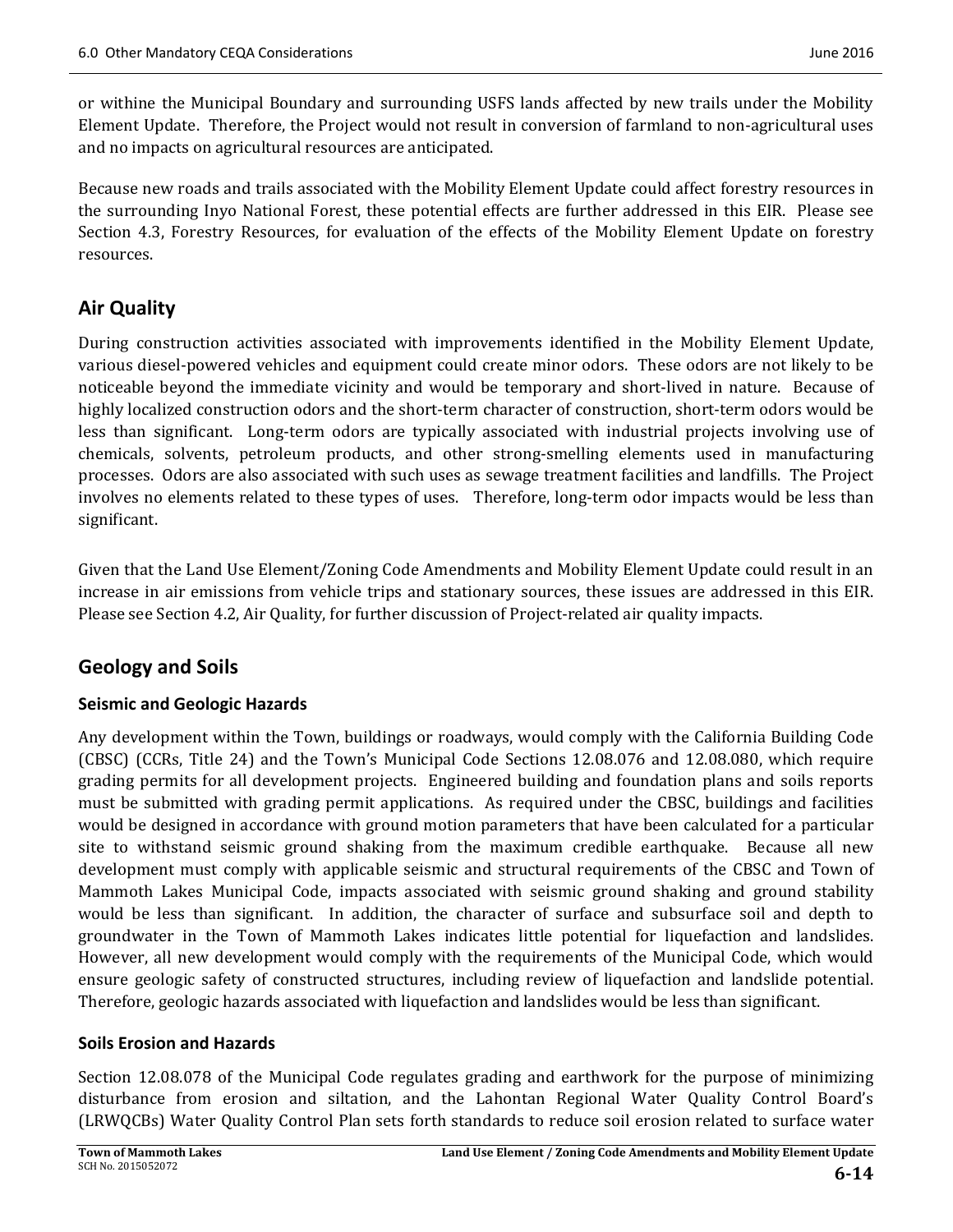runoff and siltation. Certain construction projects, including buildings with subterranean excavation and road construction, would require a Storm Water Pollution Prevention Plan (SWPPP) with associated Best Management Practices (BMPs) to control erosion at the source. With the implementation of BMPs and SWPPP, and compliance with other Municipal Code requirements related to erosion and siltation, impacts related to topsoil would be less than significant.

No expansive soils have been mapped or encountered in the Town of Mammoth Lakes and, as such, impacts related to expansive soils would be less than significant. In addition, because the Mammoth Community Water District provides sewer service, no impacts related to appropriate soil structure for the development of septic systems are anticipated.

# **Hazards and Hazardous Materials**

### **Hazardous Materials**

Hazardous materials may be used during the construction phase of new development or for the proposed roadways identified in the Mobility Element Update. Hazardous materials that may be used during construction include, but are not limited to, fuels (gasoline and diesel), paints and paint thinners and possibly herbicides and pesticides. Generally these materials would be used in concentrations that would not pose significant threats during the transport, use and storage of such materials. Over the long-term, the Project would not involve development that would include substantial storage, use, disposal, or generation of hazardous materials or wastes. The proposed Land Use Element/Zoning Code Amendments would not result in a change in the uses allowed in the commercial districts. Routine maintenance activities associated with the Town's proposed roadways may involve the occasional use of hazardous materials. Potentially toxic or hazardous compounds associated with maintenance activities typically consist of readily available solvents, cleaning compounds, paint, herbicides, and pesticides. These compounds are regulated by stringent federal and state laws mandating the proper transport, use, and storage of hazardous materials in accordance with product labeling. The use and storage of these substances is not considered to present a health risk when used in accordance with manufacturer specifications and with compliance to applicable standards and regulations, including California Occupational Safety and Health Administration (OSHA) requirements, and Title 8 and 22 of the Code of California Regulations. No sites within the project areas have been included on a list of hazardous material sites compiled pursuant to Government Code Section 65962.5. Accordingly, Project implementation would not be subject to existing hazards from such a site. The Project would result in a less than significant impact with regard to emissions of acutely hazardous materials within one-quarter mile of a school and the routine transport, use, or disposal of hazardous materials, hazards to the public.

# **Airport Hazards**

The proposed Land Use Element/Zoning Code Amendments would potentially result in development within the Town of Mammoth Lakes commercial districts. The proposed Land Use Element/Zoning Code Amendments would not change the existing height limit on buildings and the Town's commercial districts are not within two miles of a public airport, within an airport land use plan, or within the vicinity of a private airstrip. The Mobility Element Update would incorporate roadways that would be nearer the Mammoth-Yosemite Airport. However, the Mobility Element Update would not involve the construction of facilities that would interfere with airport access or other airport operations. No impacts with respect to airport hazards would occur as a result of the proposed Land Use Element/Zoning Code Amendments or Mobility Element Update.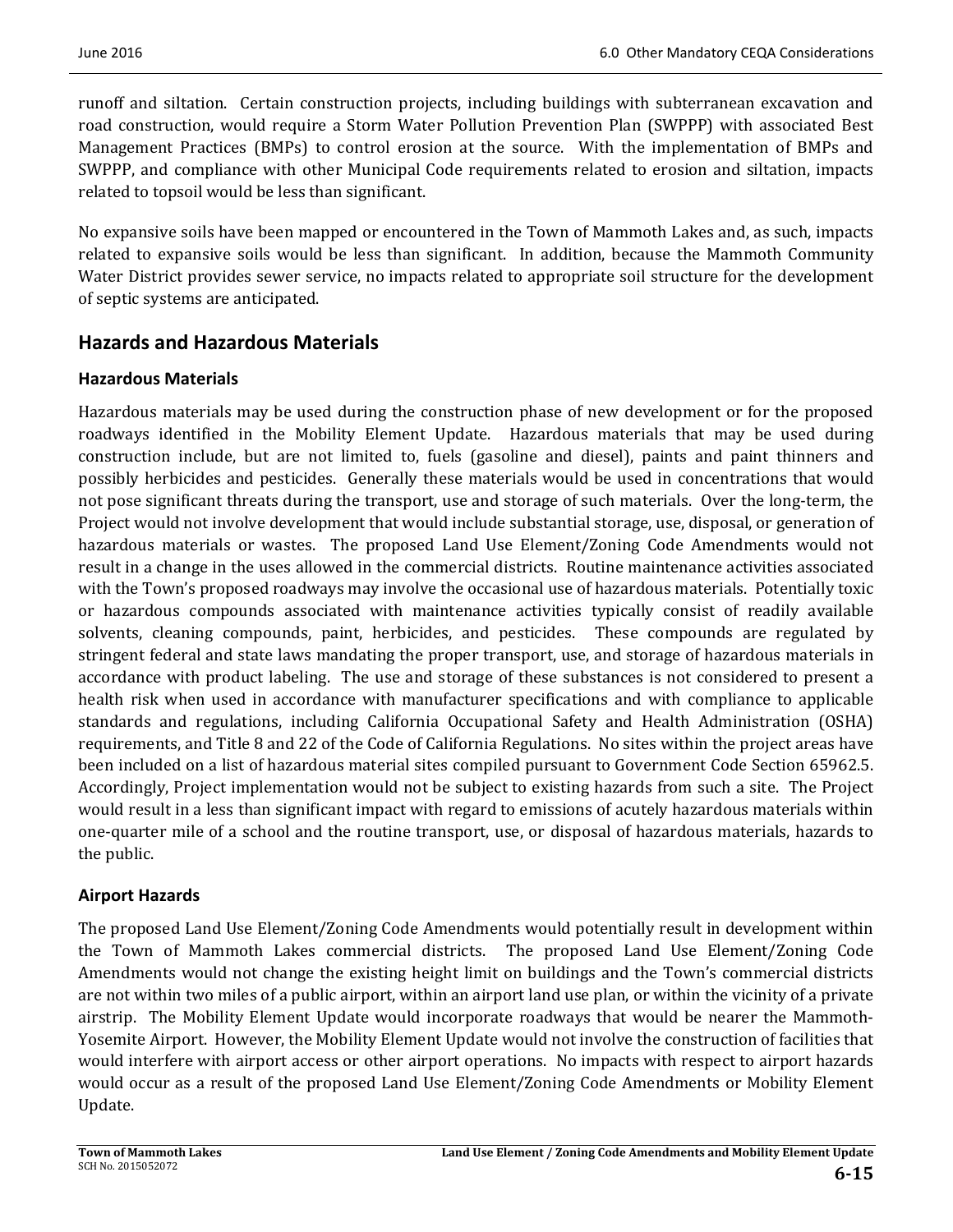#### **Wildland Fires**

The proposed Land Use Element/Zoning Code Amendments would potentially allow intensification of development in the Town's commercial districts, which would increase occupancy rates and potentially expose more residents and visitors to wildland fires. The Town of Mammoth Lakes maintains an Emergency Operations Plan (EOP), which sets forth the Town's interrelationship with other agencies and jurisdictions to provide emergency services during such events as wildfires. The EOP meets the state's Standardized Emergency Management System (SEMS) requirements, provides emergency response procedures such as identification of critical hazard areas, locations for meeting and staging in an emergency event, communications, and emergency evacuation. In addition, the Eastern Sierra Fire Safety Council's (ESRFSC) Fire Safety Plan aids residents in improving defenses against wildfires. Fire hazard severity for Mammoth Lakes, which has been mapped by the CDFFP, is considered "very high" potential. In response to this rating and the Sierra Nevada Forest Plan Amendment (SNFPA) (2004), USFS crews began the construction of the Mammoth Lakes Fuelbreak within the Inyo National Forest. The ESRFSC also collaborates with local volunteer fire departments and assists CDFFP as they train fire prevention volunteers to perform residential fire hazard inspections. Volunteers also work with homeowners and businesses to raise awareness concerning wildland fire risks and methods of hazard reduction. The Mobility Plan Update also provides for roadway improvements that would improve mobility and connectivity throughout the Town. With improvements to the transportation system and the effective use of EOCs and other procedures set forth in the EOP and NFP, risk to the Town of Mammoth Lakes related to wildfires would be reduced to a less than significant level. Because the proposed Land Use Element/Zoning Code Amendments would not interfere with EOP and NFP procedures, they would not increase risk related to wildland fires. Therefore, the impact of the Project with respect to wildland fires would be less than significant.

### **Hydrology and Water Quality**

#### **Water Quality**

The construction of buildings and roadways/trails under the proposed Land Use Element/Zoning Code Amendments and Mobility Element Update would increase paved surfaces thereby increasing impermeable surfaces throughout the Town. The increase in impermeable surfaces for roadways has the potential to increase the volume and velocity of surface runoff during a storm event. However, all construction projects would be subject to state and local water quality regulations, including State Water Resources Control Board National Pollutant Discharge Elimination System (NPDES) permitting and BMP's. Roadway construction would be administered by the Town of Mammoth Lakes Department of Public Works and would comply with standards for surface water runoff and erosion control set forth in the Town of Mammoth Lakes Standards for roadway design and drainage facilities. During operation, the proposed Mobility Element Update emphasizes "feet first" (non-motorized) transportation, which would potentially reduce growth in motor vehicle use and would benefit water quality by reducing discharge pollutants. All new road segments would install new surface water collection systems and drains which would channel water to the Murphy Gulch detention basin and by decreasing the peak flow to downstream watersheds allows a longer period for downstream watersheds to drain, effectively increasing the ability of downstream drainage systems to accommodate runoff generated upstream. The Town of Mammoth Lakes also requires that all new development retain on-site the runoff produced from a one-hour 20-year storm event. This would reduce the downstream impact of new development, while reducing the sediment and nutrient material that is washed from roofs, roads, and other hard surfaces. Because construction runoff would be controlled by existing state and local regulations and required BMPs, and operational runoff would directed from the pavement to detention systems that reduce pollutants, the Land Use Element/Zoning Code Amendments and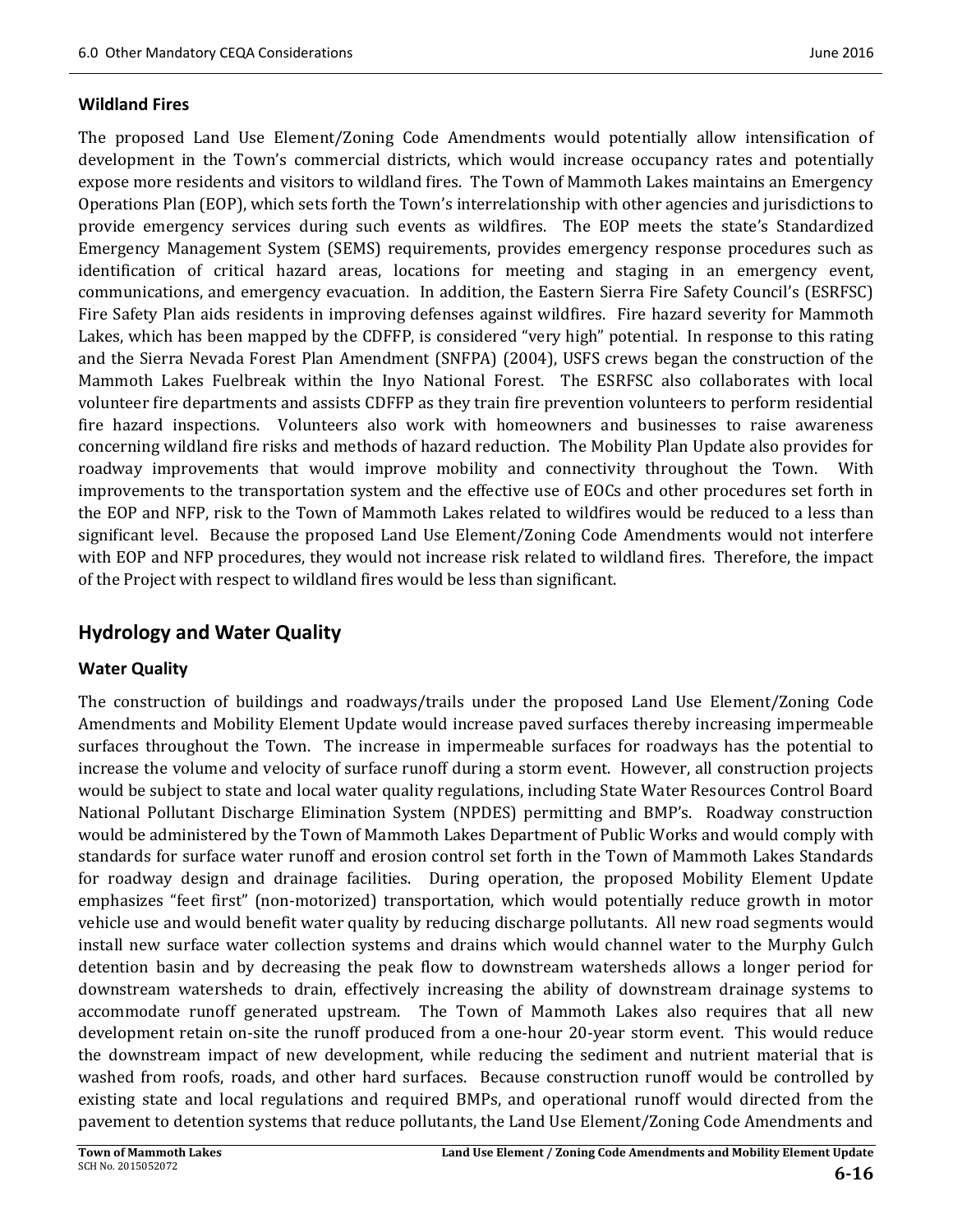Mobility Element Update would not violate water discharge requirements at existing water bodies, such as Mammoth Creek. Impacts with respect to water quality standards would be less than significant.

#### **Groundwater Supplies**

Groundwater in the Town of Mammoth Lakes area derives from the watersheds comprising the 45,000 acre (71‐square‐mile) Mammoth Hydrologic Basin. New development and roadways would increase impervious surfaces compared to existing conditions. New roadways would incorporate storm drain infrastructure, which would collect runoff and reduce groundwater recharge by diverting more runoff into the Town's storm drainage system. However, surface runoff from the new streets would eventually re-enter the basin. In addition, because new impermeable roadways comprise a relatively small area compared to the size of the Mammoth Hydrologic Basin, the proposed Land Use Element/Zoning Code Amendments and Mobility Element Update would not result in a substantial depletion of groundwater supplies or interfere with groundwater recharge. Therefore, impacts related to groundwater recharge would be less than significant.

#### **Drainage Patterns**

New road development or extensions of roadways under the Mobility Element Update would potentially result in an increase in collected surface runoff. Construction of streets would adhere to the Town Standards and other design policies that provide for the collection and diversion of surface runoff to the Town's system of storm drains, which diverts runoff and substantially reduces potential damage associated with streambed erosion, sediment transport, and pollution transport. Development resulting in impervious surfaces was anticipated in the commercial districts under the existing General Plan and would not be substantially different as a result of the proposed Land Use Element/Zoning Code Amendments. Development would comprise approximately 8.3 acres of vacant land, or approximately 6.5 percent of the Town's 122-acre commercial districts. Required retention of runoff would reduce sediment and nutrient material and, thus, impacts on streambeds anddrainage patterns alteration. Therefore, impacts with respect to drainage patterns would be less than significant.

#### **Flood and other Inundation Hazards**

Any future housing related to the Project would be located within the Town's existing commercial districts, which terminate to the north of Mammoth Creek. The FEMA-mapped 100-year flood plain is located along Mammoth Creek, with the nearest section occurring to the south of the Project area. The Project area is not within the 100-year floodplain which is located south of the southern edge of the Project boundary. Therefore, the Project would not involve the placement of any habitable structures within a flood hazard boundary, including inundation areas below existing dams, or impede or redirect flood flow within a 100year flood plain. Impacts with respect to flood hazards would be less than significant and no further analysis of this issue in the EIR is necessary.

### **Land Use**

# **Physical Division of an Established Community**

The proposed Land Use Element/Zoning Code Amendments would not change the configuration of the zoning districts or the overall pattern of development within the Town. Any development in the commercial districts would represent infill of the Town's existing commercial districts and would not require the alteration or closure of roadways and routes to surrounding residential and industrial neighborhoods. The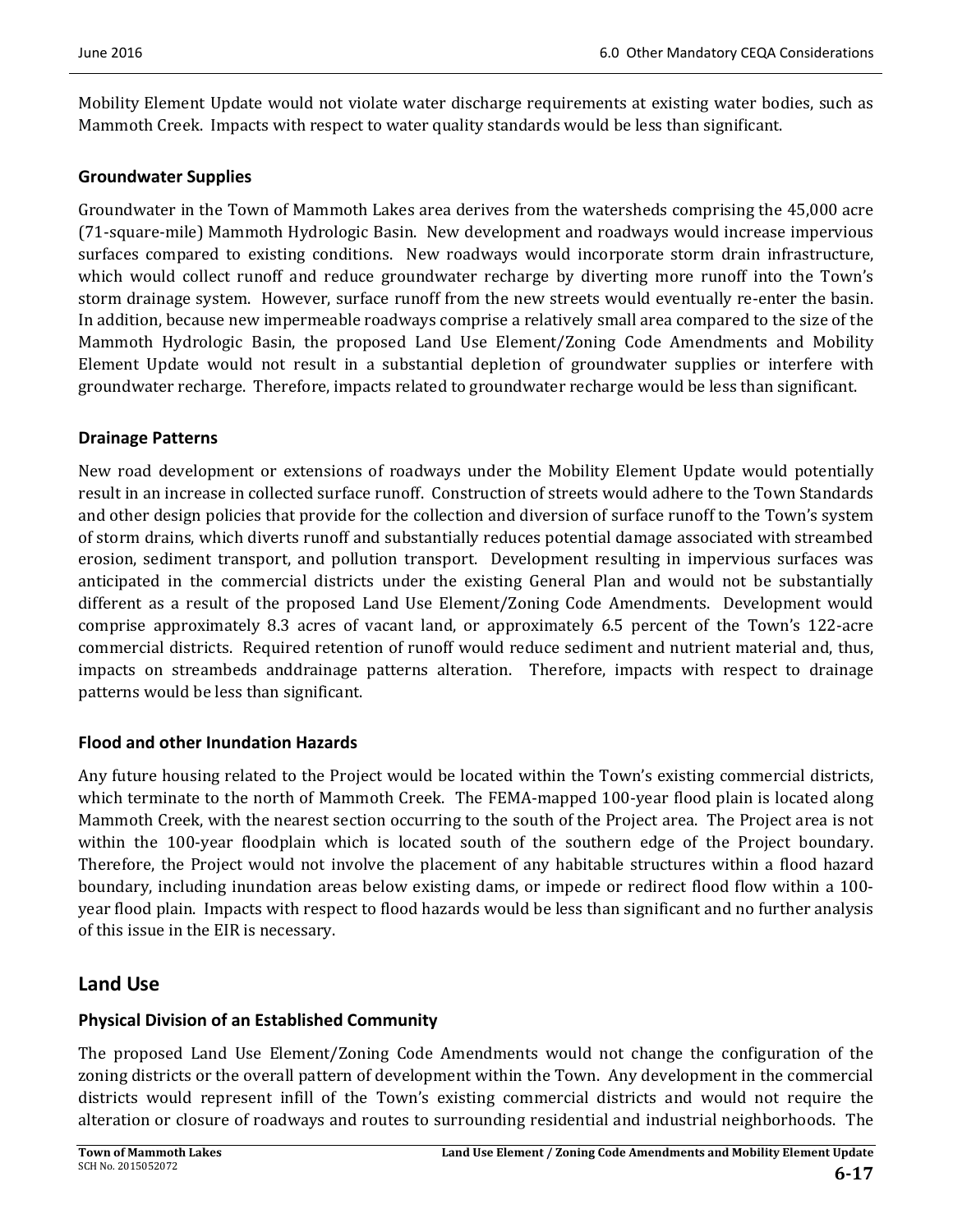Mobility Element Update emphasizes non-motorized transportation, to facilitate multi-modal access throughout the commercial districts, and to improve connectivity among the Town's neighborhoods through new streets and road extensions. These conditions would reduce existing community disconnections and division and, as such, impacts associated with the physical division of an established community would be less than significant.

Because the Land Use Element/Zoning Code Amendments and Mobility Element Update would change components of the General Plan and other land use plans and policies, the effects of these changes are addressed further in this EIR. In addition, the Mobility Element Update's potential effect on habitat conservation plans is also addressed in this EIR. Please see Section 4.7, Land Use, for further discussion of land use impacts associated with the Land Use Element/Zoning Code Amendments and Mobility Element Update and Section 4.4, Biological Resources, for effects related to these resources.

#### **Mineral Resources**

The Project does not incorporate heavy industrial uses that would increase demand or availability of minerals and does not propose mineral development activities. The potential construction of new and redeveloped buildings in the Town's existing commercial districts and construction of extensions of existing streets under the Mobility Element Update would not occur in areas of known mineral resources, which are located outside of the Town boundaries. The construction of new roadway segments would not impede access or the potential for direct use or future exploration of mineral resources in the region. Therefore, impacts of the proposed Land Use Element/Zoning Code Amendments and Mobility Element Update with respect to the loss of availability of mineral resource would be less than significant.

#### **Noise**

#### **Airport Noise**

Any future development under the proposed Land Use Element/Zoning Code Amendments would not be located within the vicinity of an airport. The nearest airport to the commercial districts is the Mammoth Yosemite Airport, located approximately 7.5 miles to the southeast of the Town of Mammoth Lakes. No airstrips or heliports are located within the Town of Mammoth Lakes. Helicopter use or landings in the area may occur during emergency situations or if/when filming occurs in Town. However, because this would not be a regular occurrence it would not generate higher ambient noise levels. Airport noise impacts would not be pertinent to the proposed Mobility Element Update because the latter does not affect the location of occupied structures, such as residences or businesses. Implementation of the Project would not expose people to excessive airport related noise levels because of the proximity of an airfield or heliport or helistop and impacts with respect to this issue would be less than significant.

Because the proposed Land Use Element/Zoning Code Amendments could result in groundborne noise and vibration impacts during construction and operation of new development, these effects are evaluated in this EIR. Please see Section 4.8, Noise, for further discussion of the noise impacts associated with the Land Use Element/Zoning Code Amendments.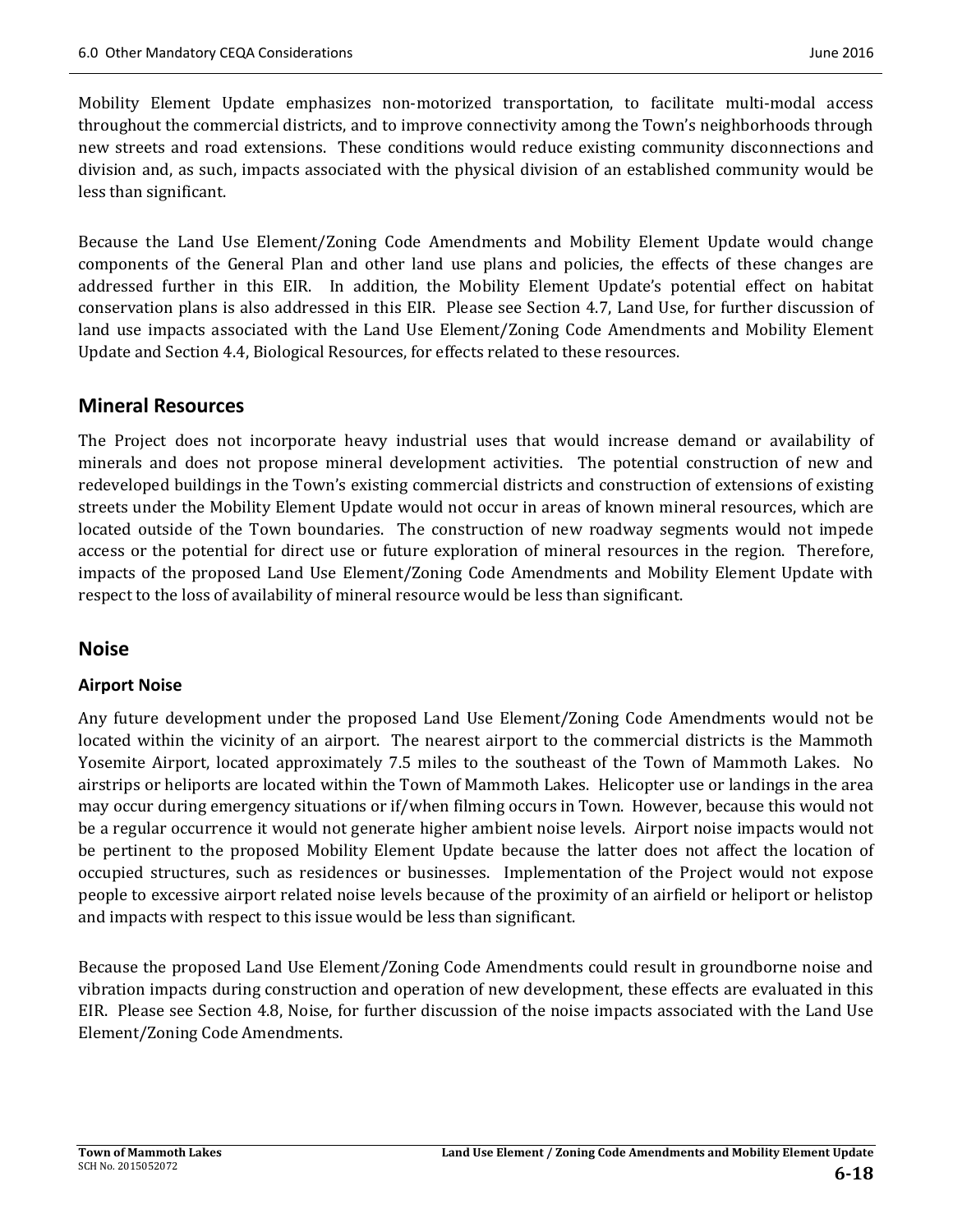# **Public Services**

The proposed Mobility Element Update would result in complete streets and new trails within the Town. The Mobility Element Update would not affect the provision of public services, such as schools and libraries, which are based on population. The Mobility Element Update would result in additional roadways and potential increase in maintenance and snow removal requirements. Depending on the ownership of the respective roadways, a variety of Town, Mono County, or state funding sources would fund street maintenance. Maintenance activities regarding the new street components are not anticipated to result in significant physical impacts associated with the provision of new or physically altered governmental facilities. Therefore, impacts regarding snow removal and street maintenance would be less than significant.

Given that the Land Use Element/Zoning Code Amendments could result in an increase in population within the commercial districts and therefore impact public services, this issue is further evaluated this EIR. The Mobility Element would result in changes in the circulation infrastructure that could affect the provision of fire and law enforcement services. Therefore, this issue is further evaluated in the EIR. Please see Section 4.10, Public Services, for evaluation of the effects of the Land Use Element/Zoning Code Amendments on schools, and parks as well as the effects of the Land Use Element/Zoning Code Amendments and the Mobility Element Update on fire and police protection services.

# **Transportation/Traffic**

#### **Air Traffic Patterns**

The Project does not propose any structures that would interfere with air traffic patterns; nor is the Project expected to increase use of the Mammoth Yosemite Airport to a level that would significantly increase air traffic levels or require a change in air traffic patterns thereby increasing traffic levels. Thus, no impact regarding air traffic patterns are anticipated.

Because the Land Use Element/Zoning Code Amendments and Mobility Element Update could result in potentially significant impacts related to street service level standards and the performance of the street system, traffic impacts are further evaluated in this EIR. Please see Section 4.11, Transportation and Traffic, for a discussion of the effects of the Land Use Element/Zoning Code Amendments and Mobility Element Update related to traffic and circulation.

# **7. POTENTIAL SECONDARY EFFECTS**

Section 15126.4(a)(1)(D) of the *CEQA Guidelines* requires mitigation measures to be discussed in less detail than the significant effects of the project if the mitigation measure(s) would cause one or more significant effects in addition to those that would be caused by the project as proposed. With regard to this section of the *CEQA Guidelines*, the project's proposed mitigation measures that could cause potential impacts were evaluated. The following provides a discussion of the potential secondary effects that could occur as a result of the implementation of the project mitigation measures, listed by environmental issue area. Only those EIR sections that contain mitigation measures are addressed.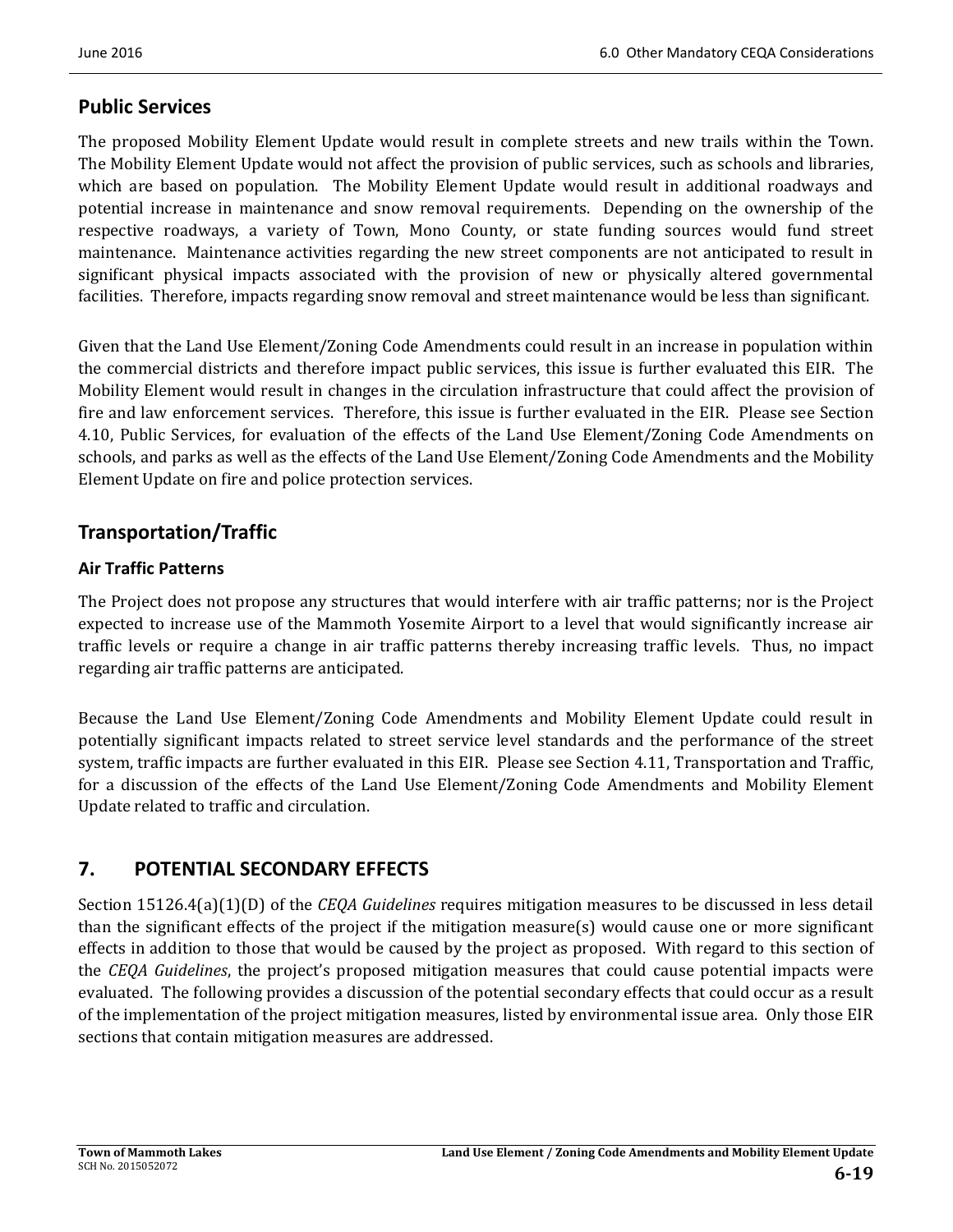### **Aesthetics**

Mitigation Measure AES-1 requires construction equipment staging areas to use appropriate screening (i.e., temporary fencing with opaque material) to buffer views of construction equipment and material from public and sensitive viewers (e.g., residents and motorists/bicyclists/pedestrians), when feasible. Staging locations shall be indicated on the project Building Permit and Grading Plans and shall be subject to review by the Town of Mammoth Lakes Community and Economic Development Director in accordance with Municipal Code requirements. The use of screening is not anticipated to result in secondary aesthetic affects because it would reduce the visual effects of construction staging. Installation of screening would be a minor component of the construction process and any secondary impacts associated with installation, such as posthole preparation, would be a very small component of the total construction process, which was accounted for in the analyses contained in other sections of the EIR, such as Air Quality, Biological Resources, Cultural Resources, and Greenhouse Gas Emissions. Mitigation Measure AES-2 requires that if shadows were to be cast on Main Street that methods, such as increased maintenance and a driver feedback system, shall be established and funded to reduce the potential impacts that could occur during the winter months. These mitigation measures would not result in the expenditure or use of additional resources, cause additional traffic or emissions impacts, or result in new physical impacts not addressed in the EIR.

### **Forestry Resources**

Mitigation Measure FOR-1 requires that roadway design circumvent or avoid mature healthy, native trees to the extent feasible. In addition, the need for replacement of trees shall be evaluated and implemented based on Healthy Forest and Fire Safe Council principles. The Mobility Element Update is a program level document and as such specific alignments for roadways and trails have not been completed. This mitigation would have the beneficial effect of preserving specimen trees in accordance with Healthy Forest standards. Compliance with Fire Safe Council principals would reduce the secondary effects of forest crowding during any replanting projects. Thus, the mitigation measure ensures that alignments shall avoid trees and that if trees cannot be avoided that replanting shall occur. The measure would not result in the expenditure or use of additional resources, cause additional emissions impacts, or result in new physical impacts not addressed in the EIR.

# **Air Quality**

Mitigation Measure AIR-1 requires that, prior to the issuance of a grading or building permit, individual proposed projects shall comply with specific land preparation, excavation, and/or demolition measures related to dust control, covered loads, clean trucks, clean streets, stabilizing soils stockpiles, and mowing of weeds. Mitigation Measure AIR-2 requires that, prior to the issuance of a grading or building permit, individual proposed projects shall maintain emission control devices on all construction equipment and emissions regulations such as CARB idling restrictions and USEPA/CARB on-road and off-road diesel vehicle emissions standards. Mitigation Measure AIR-3 requires that, prior to the issuance of a building permit, individual projects shall provide direct pedestrian and bicycle access to parks, schools, shopping, bike paths and other amenities. Under MM AIR-3, high density residential, mixed-use, or commercial developments where transit services exist but no transit stop is located within  $1/2$  mile of the site shall provide a site at the location for bus turnouts and shelters. To address TAC emissions, Mitigation Measure AIR-4 requires that prior to the issuance of a grading or building permit, projects with TAC emissions near sensitive receptors shall conduct a screening or refined health risk assessment to sufficiently demonstrate that impacts would not exceed the adopted significance thresholds inclusive of project-level design features, as appropriate and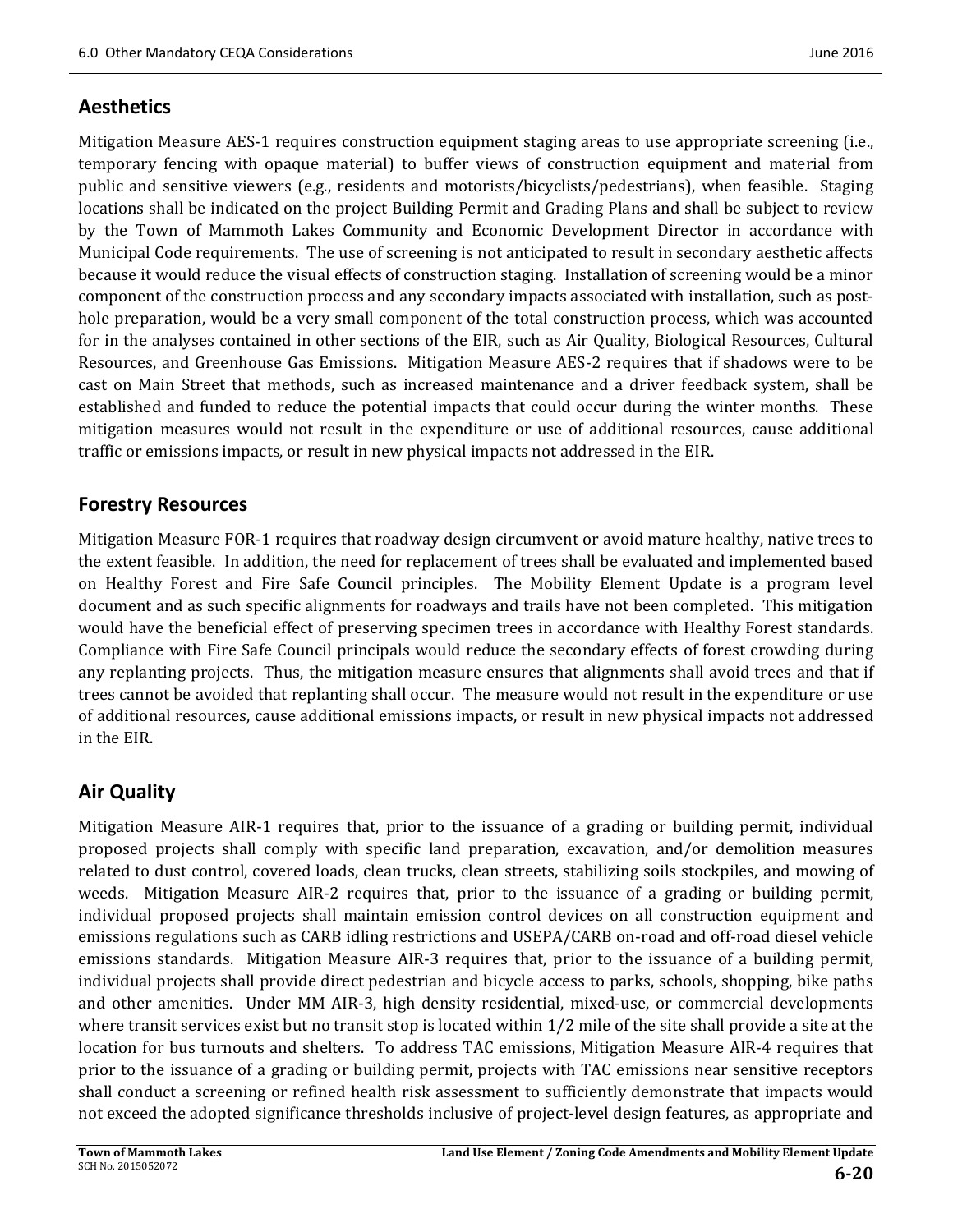feasible. All of these mitigation measures would provide air quality benefits, would not require the expenditure of additional resources, cause additional traffic or emissions impacts, or result in new physical impacts not addressed in the EIR. Thus, no secondary effects would occur as a result of the implementation of these measures.

# **Biological Resources**

Mitigation Measure BIO-1 requires that, prior to the approval of road improvement projects and MUPs in riparian vegetation associated with Mammoth Creek and its tributaries, the Town shall require a habitat evaluation by a biologist with respect to willow flycatcher habitat according to CDFW survey guidelines. Mitigation Measure BIO-2 requires that, to the extent feasible, brush and tree removal projects shall be initiated outside of the nesting bird season. Mitigation Measure BIO-3 requires that special-status amphibian species be captured and relocated in like habitat. Pre-construction surveys shall be conducted by a biologist familiar with the sign of each special-status mammalian species to identify signs of their presence or determine their absence no more than two weeks prior to initiating construction activities. Further mitigation for identified special status mammals would include suspending construction activities within 300 feet of the den, nest, or bat roosts during the breeding period and other measures. Mitigation Measure BIO-4 requires surveys for special-status plants and, if found, such actions as re-routing the trail alignment to avoid or minimize impacts, while preserving an off-site population that is substantially larger than the population to be impacted, developing a transplantation program, and collecting seeds to move populations elsewhere out of harm's way. These measures shall be developed in consultation with the CDFW and USFS. Mitigation Measure BIO-6 requires that, prior to project approval for construction, repair, maintenance and/or improvements in association with individual projects, within waters of the U.S. and federallyprotected wetlands, the Town shall notify and consult with the ACOE regarding the need for a Section 404 Permit and the RWQCB regarding the need for its 401 certification. All work shall be performed in compliance with the conditions set forth in the Permit, as determined by the ACOE. All of these mitigation measures (BIO-1 through BIO-6) would benefit biological resources, while not requiring the expenditure of additional resources not anticipated in the EIR. Any additional vehicle trips and activities associated with biological resource surveys would not result in substantial use of resources, cause additional traffic or emissions impacts, or result in physical impacts not addressed in the EIR.

# **Cultural Resources**

Mitigation of Cultural Resources impacts would be addressed through revisions of two existing Trails System Master Plan Mitigation Measures (TSMM). The revisions to the mitigation measures are to broaden the applicability of the measures so as to apply to all components of the Mobility Element Update. Under revised TSMM 4.D-3, the mitigation would apply to potential redesign of the Project, rather than just trails, to avoid sensitive areas. Regarding paleontological resources, TSMM 4.D-8 is revised to allow a salvage program to remove resources from the site and to curate resources at a public or non-profit institution. The process of implementing this additional mitigation would not require the substantial use of additional resources not addressed in the EIR.

# **Noise and Vibration**

Mitigation Measure Noise-1 restricts the proximity of heavy construction equipment relative to sensitive receptors to ensure that noise impacts remain below the threshold. This mitigation measures would provide protection that would not result in secondary environmental impacts.